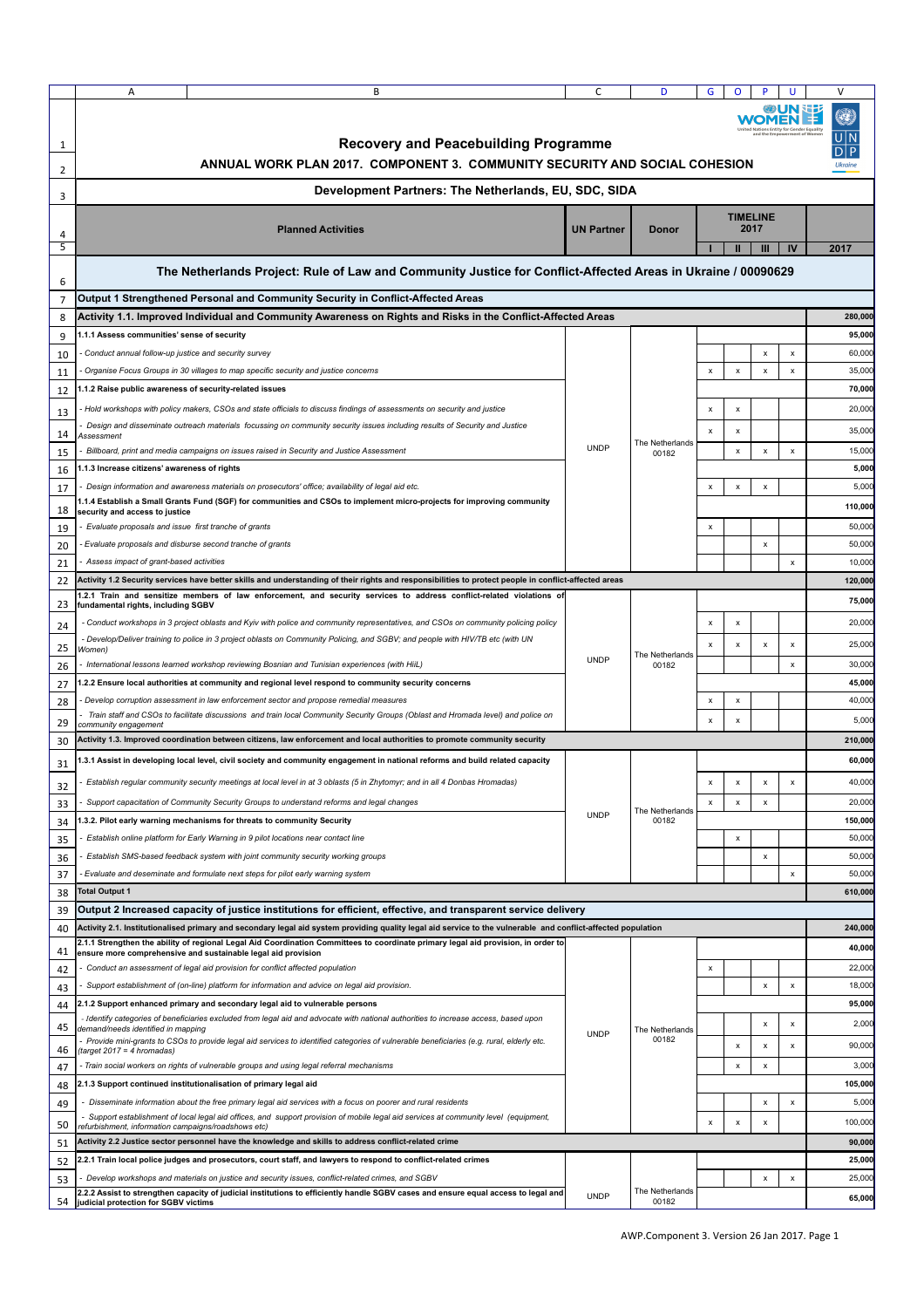|          | A                                                                                                                                                     | B                                                                                                                                                                                             | C               | D               | G                  | o                         |                           |                | $\vee$            |
|----------|-------------------------------------------------------------------------------------------------------------------------------------------------------|-----------------------------------------------------------------------------------------------------------------------------------------------------------------------------------------------|-----------------|-----------------|--------------------|---------------------------|---------------------------|----------------|-------------------|
| 55       |                                                                                                                                                       | Undertake qualitative research on SGBV and access to justice issues                                                                                                                           |                 |                 |                    | x                         | x                         | x              | 20,000            |
| 56       |                                                                                                                                                       | Provide grants to service providers to provide victim support services to SGBV survivors                                                                                                      |                 |                 |                    | $\boldsymbol{\mathsf{x}}$ | $\boldsymbol{\mathsf{x}}$ | x              | 45,000            |
| 57       |                                                                                                                                                       | Activity 2.3 Access to information and transparency in the courts is enhanced                                                                                                                 |                 |                 |                    |                           |                           |                | 20,000            |
|          |                                                                                                                                                       | 2.3.1 Increase the transparency of the functioning of local courts                                                                                                                            |                 |                 |                    |                           |                           |                | 20,000            |
| 58       |                                                                                                                                                       |                                                                                                                                                                                               | <b>UNDP</b>     | The Netherlands |                    |                           |                           |                |                   |
| 59       | Support upgrading of local webportals for courts                                                                                                      |                                                                                                                                                                                               |                 | 00182           |                    |                           |                           | x              | 5,000             |
| 60       |                                                                                                                                                       | Advise MoJ, and courts on developing Open Court strategy and help them implement                                                                                                              |                 |                 |                    |                           | x                         | x              | 15,000            |
| 61       | <b>Activity 2.4 Reduced physical obstacles to justice</b>                                                                                             |                                                                                                                                                                                               |                 |                 |                    |                           |                           |                | 90,000            |
| 62       |                                                                                                                                                       | 2.4.1 Rehabilitation or reconstruction of justice infrastructure in conflict-affected regions                                                                                                 |                 |                 |                    |                           |                           |                | 90,000            |
| 64       |                                                                                                                                                       | Support provision of office equipment for displaced courts and justice offices                                                                                                                |                 |                 |                    | x                         | x                         | x              | 25,000            |
| 65       | suspect etc.)                                                                                                                                         | Establish basic standard of access for disabled and elderly persons, and victim sensitivity (private rooms for victims; separation from                                                       |                 | The Netherlands |                    |                           | x                         |                | 5,000             |
| 66       | Create a 'model' police station concept and design                                                                                                    |                                                                                                                                                                                               | <b>UNDP</b>     | 00182           |                    |                           | x                         |                | 5,000             |
|          |                                                                                                                                                       | Carry out an engineering assessment of 1 justice building for rehabilitation in line with model building concept                                                                              |                 |                 |                    |                           |                           | x              | 5,000             |
| 67       |                                                                                                                                                       |                                                                                                                                                                                               |                 |                 |                    |                           |                           |                |                   |
| 68       | Rehabilitate/reconstruct 1 justice infrastructure building                                                                                            |                                                                                                                                                                                               |                 |                 |                    |                           |                           | $\pmb{\times}$ | 50,000            |
| 69       | <b>Total Output 2</b>                                                                                                                                 |                                                                                                                                                                                               |                 |                 |                    |                           |                           |                | 440,000           |
| 70       | <b>Management costs</b>                                                                                                                               |                                                                                                                                                                                               |                 |                 |                    |                           |                           |                | 322,694           |
| 71       | Management and Operations                                                                                                                             |                                                                                                                                                                                               |                 |                 |                    |                           |                           |                | 232,892           |
| 72       | Security (2%)                                                                                                                                         |                                                                                                                                                                                               |                 |                 |                    |                           |                           |                | 25,658            |
| 73       | Contingency (5%)                                                                                                                                      |                                                                                                                                                                                               |                 |                 |                    |                           |                           |                | 64,145            |
| 74       | GMS (8%)                                                                                                                                              |                                                                                                                                                                                               |                 |                 |                    |                           |                           |                | 109,816           |
| 75       |                                                                                                                                                       | TOTAL THE NETHERLANDS FOR COMPONENT 3                                                                                                                                                         |                 |                 |                    |                           |                           |                | 1,482,510         |
|          |                                                                                                                                                       |                                                                                                                                                                                               |                 |                 |                    |                           |                           |                |                   |
| 76       |                                                                                                                                                       | EU Project: Restoration of Governance and Reconciliation in Crisis-Affected Communities of Ukraine (UNDP-UNWOMEN)/ 00084715                                                                   |                 |                 |                    |                           |                           |                |                   |
| 77       |                                                                                                                                                       | Output 2. People in the conflict-affected areas (including IDPs) have improved access to services that enhance community security and are sensitive to their needs                            |                 |                 |                    |                           |                           |                |                   |
| 78       |                                                                                                                                                       | Activity 2.1 Improved community security for vulnerable and at-risk groups, including women                                                                                                   |                 |                 |                    |                           |                           |                |                   |
|          |                                                                                                                                                       | 2.1.1 Conduct conflict-sensitive and gender-sensitive assessment and risk mapping of community security needs (UNWomen)                                                                       | <b>UN Women</b> |                 |                    |                           |                           |                |                   |
| 79       | see Output 4 below                                                                                                                                    |                                                                                                                                                                                               |                 |                 |                    |                           |                           |                |                   |
| 80       |                                                                                                                                                       | 2.1.2 Strengthen Citizens' Advice Bureaus (funds reallocated to the RDA support - new activity)                                                                                               | <b>UNDP</b>     | EU 10159        |                    |                           |                           |                |                   |
| 81       |                                                                                                                                                       | 2.1.3. Conduct training for security and law enforcement bodies (UNWomen) see Output 4 below                                                                                                  | <b>UN Women</b> |                 |                    |                           |                           |                |                   |
| 82       |                                                                                                                                                       | 2.1.4. Conduct sensitization on gender-based violence (UNWomen) see Output 4 below                                                                                                            |                 |                 |                    |                           |                           |                |                   |
| 83       |                                                                                                                                                       | Activity 2.2. Technical support to effective coordination between law enforcement bodies and local authorities and communities                                                                |                 |                 |                    |                           |                           |                | 417,403           |
| 84       | 2.2.1. Organize community security working groups (16)                                                                                                |                                                                                                                                                                                               |                 |                 |                    |                           |                           |                | 332,403           |
| 85       |                                                                                                                                                       | Establish and provide technical assistance to regular community security meetings at amalgamated hromada level                                                                                |                 |                 | $\pmb{\mathsf{x}}$ | x                         |                           |                | 13,730            |
| 86       |                                                                                                                                                       | Train staff, police, and community security groups on community engagement and community security                                                                                             | <b>UNDP</b>     |                 | x                  | $\pmb{\mathsf{x}}$        |                           |                | 14,000            |
| 87       |                                                                                                                                                       | Implement periodic engagement between local local authorities, community and law enforcement groups as per developed ToRs                                                                     |                 |                 | x                  | x                         | $\boldsymbol{\mathsf{x}}$ |                | 65,898            |
| 88       |                                                                                                                                                       | - Provide small grants for activities with CSOs on strengthening Communicty Security                                                                                                          |                 | EU 10159        |                    | $\pmb{\mathsf{x}}$        | X                         | x              | 238,775           |
| 90       |                                                                                                                                                       | 2.2.2 Support the creation of referral networks for GBV (UNWomen) see Output 4 below                                                                                                          | <b>UN Women</b> |                 |                    |                           |                           |                |                   |
| 91       |                                                                                                                                                       | 2.2.3. Provide technical support for effective coordination and enhanced security.                                                                                                            |                 |                 |                    |                           |                           |                | 85,000            |
|          |                                                                                                                                                       | Establish Video Conferencing offices in each oblast which can be accessed by state authorities                                                                                                | <b>UNDP</b>     |                 | x                  | х                         | X                         |                | 85,000            |
| 92<br>93 |                                                                                                                                                       | Activity 2.3 Expand access to information and raising public awareness of community security-related issues                                                                                   |                 |                 |                    |                           |                           |                | 85,038            |
|          |                                                                                                                                                       |                                                                                                                                                                                               |                 |                 |                    |                           |                           |                | 85,038            |
| 94       | 2.3.1 Communication and awareness raising                                                                                                             | Develop and implement communications materials on Security and Justice issues; develop communications strategies with Local Legal                                                             |                 |                 |                    |                           |                           |                |                   |
| 95       | Aid and Courts                                                                                                                                        |                                                                                                                                                                                               | <b>UNDP</b>     | EU 10159        | х                  | x                         | x                         |                | 75,000            |
| 96       |                                                                                                                                                       | Develop outreach campaign on justice and security with policy makers                                                                                                                          |                 |                 | x                  | $\pmb{\mathsf{x}}$        | x                         |                | 10,038            |
| 97       |                                                                                                                                                       | Activity SCORE Index (33.3%) - activity 1.1.1.5 Under EU ProDoc see RPP Comp 1                                                                                                                |                 |                 |                    |                           |                           |                | 79,992            |
| 98       | <b>Total Output 2</b>                                                                                                                                 |                                                                                                                                                                                               |                 |                 |                    |                           |                           |                | 582,433           |
| 99       |                                                                                                                                                       | Output 3. Civic mobilization and community empowerment. Men and women IDPs and host communities are mobilized and empowered to effectively participate in                                     |                 |                 |                    |                           |                           |                |                   |
| 100      |                                                                                                                                                       | local development and recovery planning, service delivery and community security<br>Activity 3.1. Adapt Community Mobilization for Empowerment (CME) methodology and conduct CME programmes   |                 |                 |                    |                           |                           |                | 27,730            |
|          | 3.1.1 Adapt methodology and guidebook                                                                                                                 |                                                                                                                                                                                               |                 |                 |                    |                           |                           |                | 27,730            |
| 101      |                                                                                                                                                       | Review methodology in local context through meetings, workshops and desk review                                                                                                               | <b>UNDP</b>     | EU 10159        | x                  |                           |                           |                | 14,000            |
| 102      |                                                                                                                                                       |                                                                                                                                                                                               |                 |                 |                    |                           |                           |                |                   |
| 103      |                                                                                                                                                       | Prepare document showing adapted methodology and deliver training on methodology to all community mobilisers                                                                                  |                 |                 | x                  | $\pmb{\mathsf{x}}$        |                           |                | 13,730<br>150,045 |
| 104      | Activity 3.2. Assist men and women representing vulnerable groups to create sustainable advocacy bodies (SHGs, CBOs, NGOs) and raise rights awareness |                                                                                                                                                                                               |                 |                 |                    |                           |                           |                |                   |
| 105      |                                                                                                                                                       | 3.2.1 Provide grants for the creation of (or support to existing) SHGs, CBOs, NGOs                                                                                                            |                 |                 |                    |                           | 150,045                   |                |                   |
| 106      |                                                                                                                                                       | Provide ongoing support to small grants mechanism and grantees                                                                                                                                |                 |                 | x                  | X                         | x                         | x              | 25,045            |
| 107      | Provide small grants for local media development                                                                                                      |                                                                                                                                                                                               | <b>UNDP</b>     | EU 10159        |                    | $\pmb{\mathsf{x}}$        |                           |                | 20,000            |
| 108      | - Implement a communication campaign                                                                                                                  |                                                                                                                                                                                               |                 |                 |                    | x                         | x                         |                | 45,000            |
| 109      | Provide small grants for NGO strengthening                                                                                                            | Activity 3.3 Advocacy and promotion of civic voice and accountability issues focusing on needs and rights of at risk, vulnerable groups, including IDPs, especially women, youth and elderly, |                 |                 | x                  |                           |                           |                | 60,000            |
| 110      | including through a CME approach                                                                                                                      |                                                                                                                                                                                               |                 |                 |                    |                           |                           |                | 13,729            |
| 111      | 3.3.1 Support to Public Councils                                                                                                                      |                                                                                                                                                                                               |                 |                 |                    |                           |                           |                | 13,729            |
| 112      | Training on advocacy and promotion of civic voice                                                                                                     |                                                                                                                                                                                               | <b>UNDP</b>     | EU 10159        |                    | x                         |                           | x              | 13,729            |
|          |                                                                                                                                                       | Activity 3.4 Support to initiatives on intra- and inter-communal dialogue on local governance, recovery and peacebuilding and the development of local media through a conflict-sensitive     |                 |                 |                    |                           |                           |                | 216,019           |
|          | 113 approach<br>114 3.4.1 Intra- and inter-communal dialogue                                                                                          |                                                                                                                                                                                               |                 |                 |                    |                           |                           |                | 100,981           |
|          |                                                                                                                                                       |                                                                                                                                                                                               |                 |                 |                    |                           |                           |                |                   |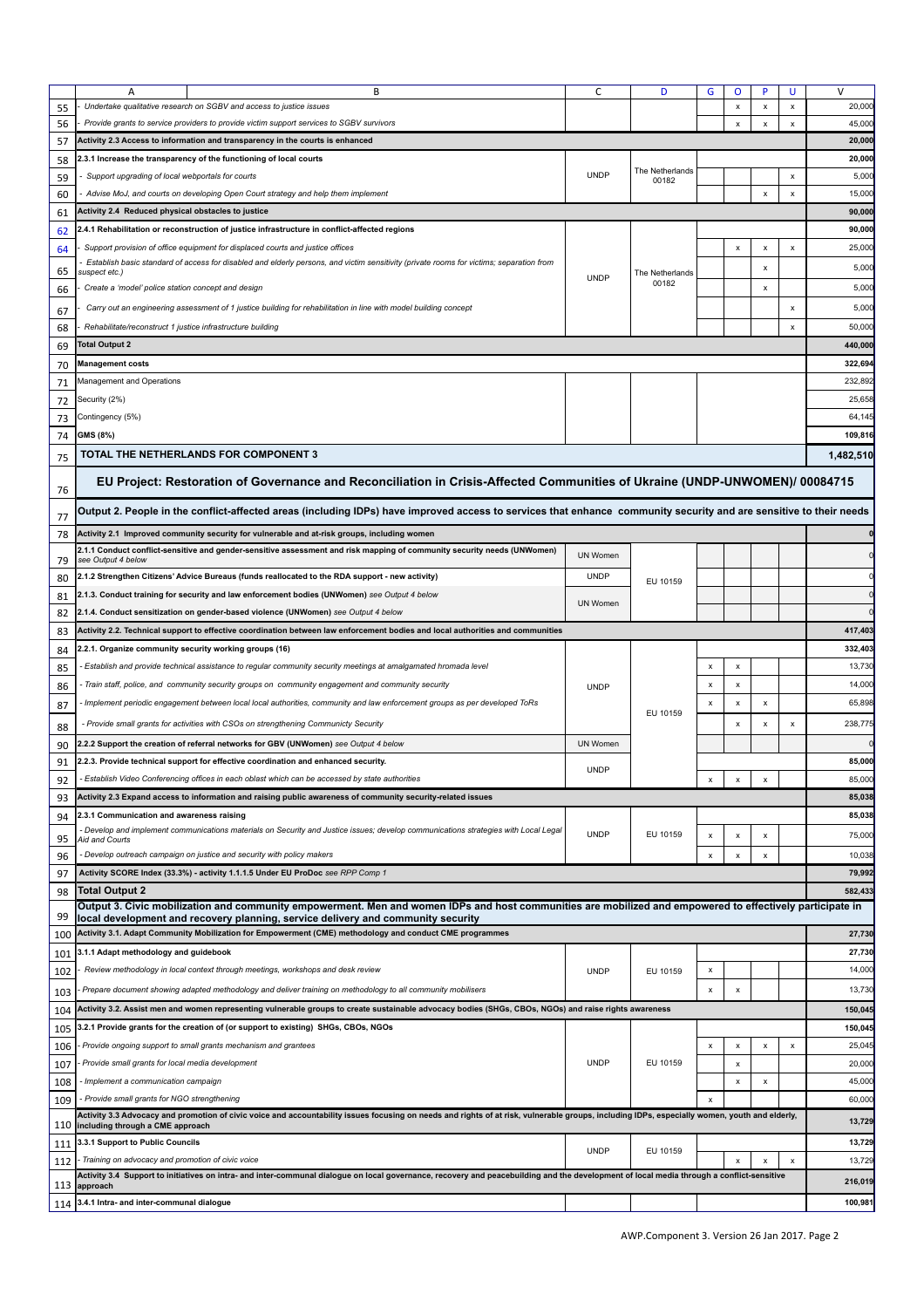| Support community dialogue platforms to peacefully resolve conflicts and disputes<br>100,98<br>x<br>X<br>x<br>x<br>115<br>40,038<br>3.4.2 Local media development<br>116<br>- Conduct assessment of local media consumption by communities<br>16,473<br>X<br>117<br><b>UNDP</b><br>EU 10159<br>Provide training and grants to journalists to strengthen capacity to report on issues relevant to local governance and peacebuilding<br>23,565<br>x<br>x<br>x<br>118<br>3.4.3 East-West Ukrainian dialogue<br>75,000<br>119<br>75,000<br>Organize study tours and exchange programmes to central and eastern Ukraine<br>x<br>$\boldsymbol{\mathsf{x}}$<br>X<br>120<br>X<br>79,992<br>Activity SCORE Index (33.3%) - activity 1.1.1.5 Under EU ProDoc see RPP Comp 1<br>121<br>487,51<br><b>Total Output 3</b><br>122<br>965,600<br><b>Management costs</b><br>123<br>Management and Operations<br>832,43<br>124<br>38,048<br>Security (2%)<br>125<br>95,119<br>Contingency (5%)<br>126<br>GMS (7%)<br>142,488<br>127<br><b>FOTAL EU TO UNDP FOR COMPONENT 3</b><br>128<br>Output 4. Enhanced capacity of gender advocates and women's groups to demand accountability and transparency of local decision making and spending<br>129<br>Activity 4.1. Community security analysis, awareness raising initiatives; trainings on gender-based violence for communities, local authorities and law enforcement bodies (GBV prevention)<br>130<br>1.1.1. Conduct the rapid survey on the perceptions and attitudes on GBV including DV in target 20 hromadas (targeting 200 inhabitants)<br>3,000<br>X<br>131<br>4.1.2. Support community engagement in GBV prevention and response through focus group discussions, advocacy round-tables<br><b>UN Women</b><br>EU 10159<br>10,000<br>х<br>x<br>x<br>x<br>132 between the police and men and women community leaders, and self-help groups to address the local security issues and GBV<br>1.1.3. Develop and implement the GBV raising awareness campaign with the focus on engaging men and boys<br>27,400<br>x<br>x<br>x<br>x<br>133<br>4.2 Capacity building of regional, local authorities and law enforcement bodies about sexual and GBV, referral pathway (GBV response)<br>40,000<br>134<br>4.2.1. Coordinate and work with UNFPA sub-cluster on GBV to support establishment of referral network for GBV in Donestsk and<br>1,000<br>x<br>x<br>Luhansk Oblasts based on the practice of Kharkiv and Dnipropetrovsk Oblasts<br>135<br>4.2.2. Conduct the training needs assessment of Donetsk and Luhansk Oblast police units including patrol police officers and district<br>2,000<br>x<br>136 police officers<br><b>UN Women</b><br>EU 10159<br>4.2.3 Develop training module based on the TNA results on community policing and preventing/responding to Gender-Based Violence<br>3,000<br>$\boldsymbol{\mathsf{x}}$<br>X<br>137 including Domestic Violence<br>4.2.4 Conduct series of trainings including ToT for law enforcement (patrol and district police officers) in target Oblasts on community<br>34,000<br>$\boldsymbol{\mathsf{x}}$<br>X<br>138 security and GBV response and referral<br>Activity 4.3. Expand access to information and raising public awareness of community security related issues (contributes to output 2: 2.3.1. communication and awareness raising plan)<br>31,777<br>139<br>1.3.1. Support the sensitization campaign on GBV through local TV and radio outlets together with UNDP communications campaign<br><b>UN Women</b><br>EU 10159<br>x<br>31,777<br>$\boldsymbol{\mathsf{x}}$<br>140<br>Activity 4.4 Integrate a gender perspective in Community Mobilization for Empowerment methodology; training of local NGOs, study visits to Georgia to learn experience of community<br>46,594<br>141<br>mobilization of IDP women<br>.4.1. Conduct the NGO capacity assessment and based on the results conclude the Project Cooperation Agreement<br>142<br>4.4.2 Select the International Organization experienced in Community based work in order to build the capacity of national actors in<br>143 community mobilization<br>4.4.3. Provide the series of capacity building trainings by the selected international organization to the national NGO (Responsible Party)<br>10,000<br>x<br>x<br>in community mobilization methodology<br>144  <br><b>UN Women</b><br>EU 10159<br>14,594<br>1.4.4. Conduct the community mobilization training by the International NGO in Donetsk and Luhanks target regions by field visits<br>X<br>X<br>145<br>6,000<br>4.4.5. Finalize the CMW methodology guide book adopted to Ukrainian context<br>x<br>146<br>4.4.6. Organize the study tours in Georgia to visit the similar community based organisations which have long partnership with UNW in<br>16,000<br>14/ Georgia<br>148 Activity 4.5. Implement full cycle of community mobilization for empowerment with women's groups<br>164,000<br>4.5.1 Hire the social mobilization workers in Donetsk and Luhanks four persons per each Oblasts and train them<br>149<br>4.5.2. Conduct the gender and conflict sensitive community mapping/assessment in 20 hormadas and identify the hormadas profiles,<br>8,000<br>x<br>150<br>strategic and practical needs of women and men with the focus on vulnerable groups<br><b>UN Women</b><br>EU 10159<br>5.3. Support women's groups to create, mobilize and quide the self-help groups in 20 hromadas<br>50,000<br>x<br>x<br>x<br>151<br>4.5.4 Strengthen capacities of mobilized women's groups in women's rights, advocacy and community work<br>x<br>106,000<br>$\boldsymbol{\mathsf{x}}$<br>x<br>X<br>152<br>Activity 4.6. Strengthen capacity of women's groups to meaningfully participate in local recovery planning, development and community security decision making/coordination; small grants<br>372,777<br>153<br>(local development initiatives)<br>4.6.1. Provide small grants to SHGs in 20 hromadas including announce call, select grant proposalsthrough specially established grant<br>review committee (UNW, UNDP, EU and local authorities) and quide the mobilized women's groups in small grants management and<br>x<br>implementation, monitoring and evaluation<br>154<br>4.6.2. Support advocacy workshops with the participation of local women leaders and gender equality advocates to mainstream gender<br>UN Women<br>EU 10159<br>29,407<br>x<br>x<br>X<br>155 into the regional and local planning and development (addressing disability, HIV/AIDs and other issues related to vulnerability)<br>4.6.3. Create opportunities for local women's groups to participate in hromada development – supporting local consultations, public<br>43,370<br>$\boldsymbol{\mathsf{x}}$<br>x<br>x<br>156<br>discussions with national and local governments<br>Activity 4.7. Support women's leadership capacity; advocacy initiatives, including with local and national authorities; small grants for leadership initiatives and study tours for women-leaders<br>20,000<br>157<br>from local government from conflict-affected areas and other parts of Ukraine; annual women-leaders congresses<br>4.7.1. Build awareness and skills of mobilized women's groups in leadership and advocacy<br>10,000<br>x<br>x<br>x<br>158<br>UN Women<br>EU 10159<br>4.7.2. Organize the women leader's congress in eastern Ukraine in order to bring the leader women together and develop the advocacy<br>x<br>x<br>159 plan for women's increased participation in local decision making processes<br>4.8. Awareness raising, communication initiatives on rights-based and gender-sensitive reporting on local development, recovery, community initiatives:<br>47,976<br>160<br>4.8.1. Conduct the high level event on the occasion of international Rural Women's Day with the participation of local authorities, women's<br>5,000<br>x<br>x<br>x<br>x<br>161<br>groups, NGOs<br>4.8.2. Implement awareness-raising campaign on elimination of gender-based violence and train regional and local media on gender-<br><b>UN Women</b><br>EU 10159<br>30,676<br>x<br>x<br>х<br>162 sensitive reporting<br>4.8.3. Support the social network of the project, publish success stories on women's community mobilization and local actions, support<br>x<br>12,300<br>x<br>x<br>x<br>163 publishing the visibility materials, publications, posters, etc.<br>164 Management costs<br>747,322<br>Management and Operations for both components 2&3<br>607,545<br>165<br>166 GMS (7%)<br>49,777 | Α | B | C | D | G | O | P | U | V         |
|------------------------------------------------------------------------------------------------------------------------------------------------------------------------------------------------------------------------------------------------------------------------------------------------------------------------------------------------------------------------------------------------------------------------------------------------------------------------------------------------------------------------------------------------------------------------------------------------------------------------------------------------------------------------------------------------------------------------------------------------------------------------------------------------------------------------------------------------------------------------------------------------------------------------------------------------------------------------------------------------------------------------------------------------------------------------------------------------------------------------------------------------------------------------------------------------------------------------------------------------------------------------------------------------------------------------------------------------------------------------------------------------------------------------------------------------------------------------------------------------------------------------------------------------------------------------------------------------------------------------------------------------------------------------------------------------------------------------------------------------------------------------------------------------------------------------------------------------------------------------------------------------------------------------------------------------------------------------------------------------------------------------------------------------------------------------------------------------------------------------------------------------------------------------------------------------------------------------------------------------------------------------------------------------------------------------------------------------------------------------------------------------------------------------------------------------------------------------------------------------------------------------------------------------------------------------------------------------------------------------------------------------------------------------------------------------------------------------------------------------------------------------------------------------------------------------------------------------------------------------------------------------------------------------------------------------------------------------------------------------------------------------------------------------------------------------------------------------------------------------------------------------------------------------------------------------------------------------------------------------------------------------------------------------------------------------------------------------------------------------------------------------------------------------------------------------------------------------------------------------------------------------------------------------------------------------------------------------------------------------------------------------------------------------------------------------------------------------------------------------------------------------------------------------------------------------------------------------------------------------------------------------------------------------------------------------------------------------------------------------------------------------------------------------------------------------------------------------------------------------------------------------------------------------------------------------------------------------------------------------------------------------------------------------------------------------------------------------------------------------------------------------------------------------------------------------------------------------------------------------------------------------------------------------------------------------------------------------------------------------------------------------------------------------------------------------------------------------------------------------------------------------------------------------------------------------------------------------------------------------------------------------------------------------------------------------------------------------------------------------------------------------------------------------------------------------------------------------------------------------------------------------------------------------------------------------------------------------------------------------------------------------------------------------------------------------------------------------------------------------------------------------------------------------------------------------------------------------------------------------------------------------------------------------------------------------------------------------------------------------------------------------------------------------------------------------------------------------------------------------------------------------------------------------------------------------------------------------------------------------------------------------------------------------------------------------------------------------------------------------------------------------------------------------------------------------------------------------------------------------------------------------------------------------------------------------------------------------------------------------------------------------------------------------------------------------------------------------------------------------------------------------------------------------------------------------------------------------------------------------------------------------------------------------------------------------------------------------------------------------------------------------------------------------------------------------------------------------------------------------------------------------------------------------------------------------------------------------------------------------------------------------------------------------------------------------------------------------------------------------------------------------------------------------------------------------------------------------------------------------------------------------------------------------------------------------------------------------------------------------------------------------------------------------------------------------------------------------------------------------------------------------------------------------------------------------------------------------------------------------------------------------------------------------------------------------------------------------------------------------------------------------------------------------------------------------------------------------------------------------------------------------------------------------------------------------------------------------------------------------------------------------------------------------------------------------------------------------------------------------------------------------------------------------------------------------------------------------------------------------------------------------------------------------------------------------------------------------------------------------------------------------------------------------------------------------------------------------------------------------------------------------------------------------------------------------------------------------------------------------------------------------------------------------------------|---|---|---|---|---|---|---|---|-----------|
|                                                                                                                                                                                                                                                                                                                                                                                                                                                                                                                                                                                                                                                                                                                                                                                                                                                                                                                                                                                                                                                                                                                                                                                                                                                                                                                                                                                                                                                                                                                                                                                                                                                                                                                                                                                                                                                                                                                                                                                                                                                                                                                                                                                                                                                                                                                                                                                                                                                                                                                                                                                                                                                                                                                                                                                                                                                                                                                                                                                                                                                                                                                                                                                                                                                                                                                                                                                                                                                                                                                                                                                                                                                                                                                                                                                                                                                                                                                                                                                                                                                                                                                                                                                                                                                                                                                                                                                                                                                                                                                                                                                                                                                                                                                                                                                                                                                                                                                                                                                                                                                                                                                                                                                                                                                                                                                                                                                                                                                                                                                                                                                                                                                                                                                                                                                                                                                                                                                                                                                                                                                                                                                                                                                                                                                                                                                                                                                                                                                                                                                                                                                                                                                                                                                                                                                                                                                                                                                                                                                                                                                                                                                                                                                                                                                                                                                                                                                                                                                                                                                                                                                                                                                                                                                                                                                                                                                                                                                                                                                                                                                                                                                                                                                                                                                                                                                                                                                                                                                                                                                                                            |   |   |   |   |   |   |   |   |           |
|                                                                                                                                                                                                                                                                                                                                                                                                                                                                                                                                                                                                                                                                                                                                                                                                                                                                                                                                                                                                                                                                                                                                                                                                                                                                                                                                                                                                                                                                                                                                                                                                                                                                                                                                                                                                                                                                                                                                                                                                                                                                                                                                                                                                                                                                                                                                                                                                                                                                                                                                                                                                                                                                                                                                                                                                                                                                                                                                                                                                                                                                                                                                                                                                                                                                                                                                                                                                                                                                                                                                                                                                                                                                                                                                                                                                                                                                                                                                                                                                                                                                                                                                                                                                                                                                                                                                                                                                                                                                                                                                                                                                                                                                                                                                                                                                                                                                                                                                                                                                                                                                                                                                                                                                                                                                                                                                                                                                                                                                                                                                                                                                                                                                                                                                                                                                                                                                                                                                                                                                                                                                                                                                                                                                                                                                                                                                                                                                                                                                                                                                                                                                                                                                                                                                                                                                                                                                                                                                                                                                                                                                                                                                                                                                                                                                                                                                                                                                                                                                                                                                                                                                                                                                                                                                                                                                                                                                                                                                                                                                                                                                                                                                                                                                                                                                                                                                                                                                                                                                                                                                                            |   |   |   |   |   |   |   |   |           |
|                                                                                                                                                                                                                                                                                                                                                                                                                                                                                                                                                                                                                                                                                                                                                                                                                                                                                                                                                                                                                                                                                                                                                                                                                                                                                                                                                                                                                                                                                                                                                                                                                                                                                                                                                                                                                                                                                                                                                                                                                                                                                                                                                                                                                                                                                                                                                                                                                                                                                                                                                                                                                                                                                                                                                                                                                                                                                                                                                                                                                                                                                                                                                                                                                                                                                                                                                                                                                                                                                                                                                                                                                                                                                                                                                                                                                                                                                                                                                                                                                                                                                                                                                                                                                                                                                                                                                                                                                                                                                                                                                                                                                                                                                                                                                                                                                                                                                                                                                                                                                                                                                                                                                                                                                                                                                                                                                                                                                                                                                                                                                                                                                                                                                                                                                                                                                                                                                                                                                                                                                                                                                                                                                                                                                                                                                                                                                                                                                                                                                                                                                                                                                                                                                                                                                                                                                                                                                                                                                                                                                                                                                                                                                                                                                                                                                                                                                                                                                                                                                                                                                                                                                                                                                                                                                                                                                                                                                                                                                                                                                                                                                                                                                                                                                                                                                                                                                                                                                                                                                                                                                            |   |   |   |   |   |   |   |   |           |
|                                                                                                                                                                                                                                                                                                                                                                                                                                                                                                                                                                                                                                                                                                                                                                                                                                                                                                                                                                                                                                                                                                                                                                                                                                                                                                                                                                                                                                                                                                                                                                                                                                                                                                                                                                                                                                                                                                                                                                                                                                                                                                                                                                                                                                                                                                                                                                                                                                                                                                                                                                                                                                                                                                                                                                                                                                                                                                                                                                                                                                                                                                                                                                                                                                                                                                                                                                                                                                                                                                                                                                                                                                                                                                                                                                                                                                                                                                                                                                                                                                                                                                                                                                                                                                                                                                                                                                                                                                                                                                                                                                                                                                                                                                                                                                                                                                                                                                                                                                                                                                                                                                                                                                                                                                                                                                                                                                                                                                                                                                                                                                                                                                                                                                                                                                                                                                                                                                                                                                                                                                                                                                                                                                                                                                                                                                                                                                                                                                                                                                                                                                                                                                                                                                                                                                                                                                                                                                                                                                                                                                                                                                                                                                                                                                                                                                                                                                                                                                                                                                                                                                                                                                                                                                                                                                                                                                                                                                                                                                                                                                                                                                                                                                                                                                                                                                                                                                                                                                                                                                                                                            |   |   |   |   |   |   |   |   |           |
|                                                                                                                                                                                                                                                                                                                                                                                                                                                                                                                                                                                                                                                                                                                                                                                                                                                                                                                                                                                                                                                                                                                                                                                                                                                                                                                                                                                                                                                                                                                                                                                                                                                                                                                                                                                                                                                                                                                                                                                                                                                                                                                                                                                                                                                                                                                                                                                                                                                                                                                                                                                                                                                                                                                                                                                                                                                                                                                                                                                                                                                                                                                                                                                                                                                                                                                                                                                                                                                                                                                                                                                                                                                                                                                                                                                                                                                                                                                                                                                                                                                                                                                                                                                                                                                                                                                                                                                                                                                                                                                                                                                                                                                                                                                                                                                                                                                                                                                                                                                                                                                                                                                                                                                                                                                                                                                                                                                                                                                                                                                                                                                                                                                                                                                                                                                                                                                                                                                                                                                                                                                                                                                                                                                                                                                                                                                                                                                                                                                                                                                                                                                                                                                                                                                                                                                                                                                                                                                                                                                                                                                                                                                                                                                                                                                                                                                                                                                                                                                                                                                                                                                                                                                                                                                                                                                                                                                                                                                                                                                                                                                                                                                                                                                                                                                                                                                                                                                                                                                                                                                                                            |   |   |   |   |   |   |   |   |           |
|                                                                                                                                                                                                                                                                                                                                                                                                                                                                                                                                                                                                                                                                                                                                                                                                                                                                                                                                                                                                                                                                                                                                                                                                                                                                                                                                                                                                                                                                                                                                                                                                                                                                                                                                                                                                                                                                                                                                                                                                                                                                                                                                                                                                                                                                                                                                                                                                                                                                                                                                                                                                                                                                                                                                                                                                                                                                                                                                                                                                                                                                                                                                                                                                                                                                                                                                                                                                                                                                                                                                                                                                                                                                                                                                                                                                                                                                                                                                                                                                                                                                                                                                                                                                                                                                                                                                                                                                                                                                                                                                                                                                                                                                                                                                                                                                                                                                                                                                                                                                                                                                                                                                                                                                                                                                                                                                                                                                                                                                                                                                                                                                                                                                                                                                                                                                                                                                                                                                                                                                                                                                                                                                                                                                                                                                                                                                                                                                                                                                                                                                                                                                                                                                                                                                                                                                                                                                                                                                                                                                                                                                                                                                                                                                                                                                                                                                                                                                                                                                                                                                                                                                                                                                                                                                                                                                                                                                                                                                                                                                                                                                                                                                                                                                                                                                                                                                                                                                                                                                                                                                                            |   |   |   |   |   |   |   |   |           |
|                                                                                                                                                                                                                                                                                                                                                                                                                                                                                                                                                                                                                                                                                                                                                                                                                                                                                                                                                                                                                                                                                                                                                                                                                                                                                                                                                                                                                                                                                                                                                                                                                                                                                                                                                                                                                                                                                                                                                                                                                                                                                                                                                                                                                                                                                                                                                                                                                                                                                                                                                                                                                                                                                                                                                                                                                                                                                                                                                                                                                                                                                                                                                                                                                                                                                                                                                                                                                                                                                                                                                                                                                                                                                                                                                                                                                                                                                                                                                                                                                                                                                                                                                                                                                                                                                                                                                                                                                                                                                                                                                                                                                                                                                                                                                                                                                                                                                                                                                                                                                                                                                                                                                                                                                                                                                                                                                                                                                                                                                                                                                                                                                                                                                                                                                                                                                                                                                                                                                                                                                                                                                                                                                                                                                                                                                                                                                                                                                                                                                                                                                                                                                                                                                                                                                                                                                                                                                                                                                                                                                                                                                                                                                                                                                                                                                                                                                                                                                                                                                                                                                                                                                                                                                                                                                                                                                                                                                                                                                                                                                                                                                                                                                                                                                                                                                                                                                                                                                                                                                                                                                            |   |   |   |   |   |   |   |   |           |
|                                                                                                                                                                                                                                                                                                                                                                                                                                                                                                                                                                                                                                                                                                                                                                                                                                                                                                                                                                                                                                                                                                                                                                                                                                                                                                                                                                                                                                                                                                                                                                                                                                                                                                                                                                                                                                                                                                                                                                                                                                                                                                                                                                                                                                                                                                                                                                                                                                                                                                                                                                                                                                                                                                                                                                                                                                                                                                                                                                                                                                                                                                                                                                                                                                                                                                                                                                                                                                                                                                                                                                                                                                                                                                                                                                                                                                                                                                                                                                                                                                                                                                                                                                                                                                                                                                                                                                                                                                                                                                                                                                                                                                                                                                                                                                                                                                                                                                                                                                                                                                                                                                                                                                                                                                                                                                                                                                                                                                                                                                                                                                                                                                                                                                                                                                                                                                                                                                                                                                                                                                                                                                                                                                                                                                                                                                                                                                                                                                                                                                                                                                                                                                                                                                                                                                                                                                                                                                                                                                                                                                                                                                                                                                                                                                                                                                                                                                                                                                                                                                                                                                                                                                                                                                                                                                                                                                                                                                                                                                                                                                                                                                                                                                                                                                                                                                                                                                                                                                                                                                                                                            |   |   |   |   |   |   |   |   |           |
|                                                                                                                                                                                                                                                                                                                                                                                                                                                                                                                                                                                                                                                                                                                                                                                                                                                                                                                                                                                                                                                                                                                                                                                                                                                                                                                                                                                                                                                                                                                                                                                                                                                                                                                                                                                                                                                                                                                                                                                                                                                                                                                                                                                                                                                                                                                                                                                                                                                                                                                                                                                                                                                                                                                                                                                                                                                                                                                                                                                                                                                                                                                                                                                                                                                                                                                                                                                                                                                                                                                                                                                                                                                                                                                                                                                                                                                                                                                                                                                                                                                                                                                                                                                                                                                                                                                                                                                                                                                                                                                                                                                                                                                                                                                                                                                                                                                                                                                                                                                                                                                                                                                                                                                                                                                                                                                                                                                                                                                                                                                                                                                                                                                                                                                                                                                                                                                                                                                                                                                                                                                                                                                                                                                                                                                                                                                                                                                                                                                                                                                                                                                                                                                                                                                                                                                                                                                                                                                                                                                                                                                                                                                                                                                                                                                                                                                                                                                                                                                                                                                                                                                                                                                                                                                                                                                                                                                                                                                                                                                                                                                                                                                                                                                                                                                                                                                                                                                                                                                                                                                                                            |   |   |   |   |   |   |   |   |           |
|                                                                                                                                                                                                                                                                                                                                                                                                                                                                                                                                                                                                                                                                                                                                                                                                                                                                                                                                                                                                                                                                                                                                                                                                                                                                                                                                                                                                                                                                                                                                                                                                                                                                                                                                                                                                                                                                                                                                                                                                                                                                                                                                                                                                                                                                                                                                                                                                                                                                                                                                                                                                                                                                                                                                                                                                                                                                                                                                                                                                                                                                                                                                                                                                                                                                                                                                                                                                                                                                                                                                                                                                                                                                                                                                                                                                                                                                                                                                                                                                                                                                                                                                                                                                                                                                                                                                                                                                                                                                                                                                                                                                                                                                                                                                                                                                                                                                                                                                                                                                                                                                                                                                                                                                                                                                                                                                                                                                                                                                                                                                                                                                                                                                                                                                                                                                                                                                                                                                                                                                                                                                                                                                                                                                                                                                                                                                                                                                                                                                                                                                                                                                                                                                                                                                                                                                                                                                                                                                                                                                                                                                                                                                                                                                                                                                                                                                                                                                                                                                                                                                                                                                                                                                                                                                                                                                                                                                                                                                                                                                                                                                                                                                                                                                                                                                                                                                                                                                                                                                                                                                                            |   |   |   |   |   |   |   |   |           |
|                                                                                                                                                                                                                                                                                                                                                                                                                                                                                                                                                                                                                                                                                                                                                                                                                                                                                                                                                                                                                                                                                                                                                                                                                                                                                                                                                                                                                                                                                                                                                                                                                                                                                                                                                                                                                                                                                                                                                                                                                                                                                                                                                                                                                                                                                                                                                                                                                                                                                                                                                                                                                                                                                                                                                                                                                                                                                                                                                                                                                                                                                                                                                                                                                                                                                                                                                                                                                                                                                                                                                                                                                                                                                                                                                                                                                                                                                                                                                                                                                                                                                                                                                                                                                                                                                                                                                                                                                                                                                                                                                                                                                                                                                                                                                                                                                                                                                                                                                                                                                                                                                                                                                                                                                                                                                                                                                                                                                                                                                                                                                                                                                                                                                                                                                                                                                                                                                                                                                                                                                                                                                                                                                                                                                                                                                                                                                                                                                                                                                                                                                                                                                                                                                                                                                                                                                                                                                                                                                                                                                                                                                                                                                                                                                                                                                                                                                                                                                                                                                                                                                                                                                                                                                                                                                                                                                                                                                                                                                                                                                                                                                                                                                                                                                                                                                                                                                                                                                                                                                                                                                            |   |   |   |   |   |   |   |   |           |
|                                                                                                                                                                                                                                                                                                                                                                                                                                                                                                                                                                                                                                                                                                                                                                                                                                                                                                                                                                                                                                                                                                                                                                                                                                                                                                                                                                                                                                                                                                                                                                                                                                                                                                                                                                                                                                                                                                                                                                                                                                                                                                                                                                                                                                                                                                                                                                                                                                                                                                                                                                                                                                                                                                                                                                                                                                                                                                                                                                                                                                                                                                                                                                                                                                                                                                                                                                                                                                                                                                                                                                                                                                                                                                                                                                                                                                                                                                                                                                                                                                                                                                                                                                                                                                                                                                                                                                                                                                                                                                                                                                                                                                                                                                                                                                                                                                                                                                                                                                                                                                                                                                                                                                                                                                                                                                                                                                                                                                                                                                                                                                                                                                                                                                                                                                                                                                                                                                                                                                                                                                                                                                                                                                                                                                                                                                                                                                                                                                                                                                                                                                                                                                                                                                                                                                                                                                                                                                                                                                                                                                                                                                                                                                                                                                                                                                                                                                                                                                                                                                                                                                                                                                                                                                                                                                                                                                                                                                                                                                                                                                                                                                                                                                                                                                                                                                                                                                                                                                                                                                                                                            |   |   |   |   |   |   |   |   |           |
|                                                                                                                                                                                                                                                                                                                                                                                                                                                                                                                                                                                                                                                                                                                                                                                                                                                                                                                                                                                                                                                                                                                                                                                                                                                                                                                                                                                                                                                                                                                                                                                                                                                                                                                                                                                                                                                                                                                                                                                                                                                                                                                                                                                                                                                                                                                                                                                                                                                                                                                                                                                                                                                                                                                                                                                                                                                                                                                                                                                                                                                                                                                                                                                                                                                                                                                                                                                                                                                                                                                                                                                                                                                                                                                                                                                                                                                                                                                                                                                                                                                                                                                                                                                                                                                                                                                                                                                                                                                                                                                                                                                                                                                                                                                                                                                                                                                                                                                                                                                                                                                                                                                                                                                                                                                                                                                                                                                                                                                                                                                                                                                                                                                                                                                                                                                                                                                                                                                                                                                                                                                                                                                                                                                                                                                                                                                                                                                                                                                                                                                                                                                                                                                                                                                                                                                                                                                                                                                                                                                                                                                                                                                                                                                                                                                                                                                                                                                                                                                                                                                                                                                                                                                                                                                                                                                                                                                                                                                                                                                                                                                                                                                                                                                                                                                                                                                                                                                                                                                                                                                                                            |   |   |   |   |   |   |   |   |           |
|                                                                                                                                                                                                                                                                                                                                                                                                                                                                                                                                                                                                                                                                                                                                                                                                                                                                                                                                                                                                                                                                                                                                                                                                                                                                                                                                                                                                                                                                                                                                                                                                                                                                                                                                                                                                                                                                                                                                                                                                                                                                                                                                                                                                                                                                                                                                                                                                                                                                                                                                                                                                                                                                                                                                                                                                                                                                                                                                                                                                                                                                                                                                                                                                                                                                                                                                                                                                                                                                                                                                                                                                                                                                                                                                                                                                                                                                                                                                                                                                                                                                                                                                                                                                                                                                                                                                                                                                                                                                                                                                                                                                                                                                                                                                                                                                                                                                                                                                                                                                                                                                                                                                                                                                                                                                                                                                                                                                                                                                                                                                                                                                                                                                                                                                                                                                                                                                                                                                                                                                                                                                                                                                                                                                                                                                                                                                                                                                                                                                                                                                                                                                                                                                                                                                                                                                                                                                                                                                                                                                                                                                                                                                                                                                                                                                                                                                                                                                                                                                                                                                                                                                                                                                                                                                                                                                                                                                                                                                                                                                                                                                                                                                                                                                                                                                                                                                                                                                                                                                                                                                                            |   |   |   |   |   |   |   |   |           |
|                                                                                                                                                                                                                                                                                                                                                                                                                                                                                                                                                                                                                                                                                                                                                                                                                                                                                                                                                                                                                                                                                                                                                                                                                                                                                                                                                                                                                                                                                                                                                                                                                                                                                                                                                                                                                                                                                                                                                                                                                                                                                                                                                                                                                                                                                                                                                                                                                                                                                                                                                                                                                                                                                                                                                                                                                                                                                                                                                                                                                                                                                                                                                                                                                                                                                                                                                                                                                                                                                                                                                                                                                                                                                                                                                                                                                                                                                                                                                                                                                                                                                                                                                                                                                                                                                                                                                                                                                                                                                                                                                                                                                                                                                                                                                                                                                                                                                                                                                                                                                                                                                                                                                                                                                                                                                                                                                                                                                                                                                                                                                                                                                                                                                                                                                                                                                                                                                                                                                                                                                                                                                                                                                                                                                                                                                                                                                                                                                                                                                                                                                                                                                                                                                                                                                                                                                                                                                                                                                                                                                                                                                                                                                                                                                                                                                                                                                                                                                                                                                                                                                                                                                                                                                                                                                                                                                                                                                                                                                                                                                                                                                                                                                                                                                                                                                                                                                                                                                                                                                                                                                            |   |   |   |   |   |   |   |   | 2,178,037 |
|                                                                                                                                                                                                                                                                                                                                                                                                                                                                                                                                                                                                                                                                                                                                                                                                                                                                                                                                                                                                                                                                                                                                                                                                                                                                                                                                                                                                                                                                                                                                                                                                                                                                                                                                                                                                                                                                                                                                                                                                                                                                                                                                                                                                                                                                                                                                                                                                                                                                                                                                                                                                                                                                                                                                                                                                                                                                                                                                                                                                                                                                                                                                                                                                                                                                                                                                                                                                                                                                                                                                                                                                                                                                                                                                                                                                                                                                                                                                                                                                                                                                                                                                                                                                                                                                                                                                                                                                                                                                                                                                                                                                                                                                                                                                                                                                                                                                                                                                                                                                                                                                                                                                                                                                                                                                                                                                                                                                                                                                                                                                                                                                                                                                                                                                                                                                                                                                                                                                                                                                                                                                                                                                                                                                                                                                                                                                                                                                                                                                                                                                                                                                                                                                                                                                                                                                                                                                                                                                                                                                                                                                                                                                                                                                                                                                                                                                                                                                                                                                                                                                                                                                                                                                                                                                                                                                                                                                                                                                                                                                                                                                                                                                                                                                                                                                                                                                                                                                                                                                                                                                                            |   |   |   |   |   |   |   |   |           |
|                                                                                                                                                                                                                                                                                                                                                                                                                                                                                                                                                                                                                                                                                                                                                                                                                                                                                                                                                                                                                                                                                                                                                                                                                                                                                                                                                                                                                                                                                                                                                                                                                                                                                                                                                                                                                                                                                                                                                                                                                                                                                                                                                                                                                                                                                                                                                                                                                                                                                                                                                                                                                                                                                                                                                                                                                                                                                                                                                                                                                                                                                                                                                                                                                                                                                                                                                                                                                                                                                                                                                                                                                                                                                                                                                                                                                                                                                                                                                                                                                                                                                                                                                                                                                                                                                                                                                                                                                                                                                                                                                                                                                                                                                                                                                                                                                                                                                                                                                                                                                                                                                                                                                                                                                                                                                                                                                                                                                                                                                                                                                                                                                                                                                                                                                                                                                                                                                                                                                                                                                                                                                                                                                                                                                                                                                                                                                                                                                                                                                                                                                                                                                                                                                                                                                                                                                                                                                                                                                                                                                                                                                                                                                                                                                                                                                                                                                                                                                                                                                                                                                                                                                                                                                                                                                                                                                                                                                                                                                                                                                                                                                                                                                                                                                                                                                                                                                                                                                                                                                                                                                            |   |   |   |   |   |   |   |   |           |
|                                                                                                                                                                                                                                                                                                                                                                                                                                                                                                                                                                                                                                                                                                                                                                                                                                                                                                                                                                                                                                                                                                                                                                                                                                                                                                                                                                                                                                                                                                                                                                                                                                                                                                                                                                                                                                                                                                                                                                                                                                                                                                                                                                                                                                                                                                                                                                                                                                                                                                                                                                                                                                                                                                                                                                                                                                                                                                                                                                                                                                                                                                                                                                                                                                                                                                                                                                                                                                                                                                                                                                                                                                                                                                                                                                                                                                                                                                                                                                                                                                                                                                                                                                                                                                                                                                                                                                                                                                                                                                                                                                                                                                                                                                                                                                                                                                                                                                                                                                                                                                                                                                                                                                                                                                                                                                                                                                                                                                                                                                                                                                                                                                                                                                                                                                                                                                                                                                                                                                                                                                                                                                                                                                                                                                                                                                                                                                                                                                                                                                                                                                                                                                                                                                                                                                                                                                                                                                                                                                                                                                                                                                                                                                                                                                                                                                                                                                                                                                                                                                                                                                                                                                                                                                                                                                                                                                                                                                                                                                                                                                                                                                                                                                                                                                                                                                                                                                                                                                                                                                                                                            |   |   |   |   |   |   |   |   | 40,400    |
|                                                                                                                                                                                                                                                                                                                                                                                                                                                                                                                                                                                                                                                                                                                                                                                                                                                                                                                                                                                                                                                                                                                                                                                                                                                                                                                                                                                                                                                                                                                                                                                                                                                                                                                                                                                                                                                                                                                                                                                                                                                                                                                                                                                                                                                                                                                                                                                                                                                                                                                                                                                                                                                                                                                                                                                                                                                                                                                                                                                                                                                                                                                                                                                                                                                                                                                                                                                                                                                                                                                                                                                                                                                                                                                                                                                                                                                                                                                                                                                                                                                                                                                                                                                                                                                                                                                                                                                                                                                                                                                                                                                                                                                                                                                                                                                                                                                                                                                                                                                                                                                                                                                                                                                                                                                                                                                                                                                                                                                                                                                                                                                                                                                                                                                                                                                                                                                                                                                                                                                                                                                                                                                                                                                                                                                                                                                                                                                                                                                                                                                                                                                                                                                                                                                                                                                                                                                                                                                                                                                                                                                                                                                                                                                                                                                                                                                                                                                                                                                                                                                                                                                                                                                                                                                                                                                                                                                                                                                                                                                                                                                                                                                                                                                                                                                                                                                                                                                                                                                                                                                                                            |   |   |   |   |   |   |   |   |           |
|                                                                                                                                                                                                                                                                                                                                                                                                                                                                                                                                                                                                                                                                                                                                                                                                                                                                                                                                                                                                                                                                                                                                                                                                                                                                                                                                                                                                                                                                                                                                                                                                                                                                                                                                                                                                                                                                                                                                                                                                                                                                                                                                                                                                                                                                                                                                                                                                                                                                                                                                                                                                                                                                                                                                                                                                                                                                                                                                                                                                                                                                                                                                                                                                                                                                                                                                                                                                                                                                                                                                                                                                                                                                                                                                                                                                                                                                                                                                                                                                                                                                                                                                                                                                                                                                                                                                                                                                                                                                                                                                                                                                                                                                                                                                                                                                                                                                                                                                                                                                                                                                                                                                                                                                                                                                                                                                                                                                                                                                                                                                                                                                                                                                                                                                                                                                                                                                                                                                                                                                                                                                                                                                                                                                                                                                                                                                                                                                                                                                                                                                                                                                                                                                                                                                                                                                                                                                                                                                                                                                                                                                                                                                                                                                                                                                                                                                                                                                                                                                                                                                                                                                                                                                                                                                                                                                                                                                                                                                                                                                                                                                                                                                                                                                                                                                                                                                                                                                                                                                                                                                                            |   |   |   |   |   |   |   |   |           |
|                                                                                                                                                                                                                                                                                                                                                                                                                                                                                                                                                                                                                                                                                                                                                                                                                                                                                                                                                                                                                                                                                                                                                                                                                                                                                                                                                                                                                                                                                                                                                                                                                                                                                                                                                                                                                                                                                                                                                                                                                                                                                                                                                                                                                                                                                                                                                                                                                                                                                                                                                                                                                                                                                                                                                                                                                                                                                                                                                                                                                                                                                                                                                                                                                                                                                                                                                                                                                                                                                                                                                                                                                                                                                                                                                                                                                                                                                                                                                                                                                                                                                                                                                                                                                                                                                                                                                                                                                                                                                                                                                                                                                                                                                                                                                                                                                                                                                                                                                                                                                                                                                                                                                                                                                                                                                                                                                                                                                                                                                                                                                                                                                                                                                                                                                                                                                                                                                                                                                                                                                                                                                                                                                                                                                                                                                                                                                                                                                                                                                                                                                                                                                                                                                                                                                                                                                                                                                                                                                                                                                                                                                                                                                                                                                                                                                                                                                                                                                                                                                                                                                                                                                                                                                                                                                                                                                                                                                                                                                                                                                                                                                                                                                                                                                                                                                                                                                                                                                                                                                                                                                            |   |   |   |   |   |   |   |   |           |
|                                                                                                                                                                                                                                                                                                                                                                                                                                                                                                                                                                                                                                                                                                                                                                                                                                                                                                                                                                                                                                                                                                                                                                                                                                                                                                                                                                                                                                                                                                                                                                                                                                                                                                                                                                                                                                                                                                                                                                                                                                                                                                                                                                                                                                                                                                                                                                                                                                                                                                                                                                                                                                                                                                                                                                                                                                                                                                                                                                                                                                                                                                                                                                                                                                                                                                                                                                                                                                                                                                                                                                                                                                                                                                                                                                                                                                                                                                                                                                                                                                                                                                                                                                                                                                                                                                                                                                                                                                                                                                                                                                                                                                                                                                                                                                                                                                                                                                                                                                                                                                                                                                                                                                                                                                                                                                                                                                                                                                                                                                                                                                                                                                                                                                                                                                                                                                                                                                                                                                                                                                                                                                                                                                                                                                                                                                                                                                                                                                                                                                                                                                                                                                                                                                                                                                                                                                                                                                                                                                                                                                                                                                                                                                                                                                                                                                                                                                                                                                                                                                                                                                                                                                                                                                                                                                                                                                                                                                                                                                                                                                                                                                                                                                                                                                                                                                                                                                                                                                                                                                                                                            |   |   |   |   |   |   |   |   |           |
|                                                                                                                                                                                                                                                                                                                                                                                                                                                                                                                                                                                                                                                                                                                                                                                                                                                                                                                                                                                                                                                                                                                                                                                                                                                                                                                                                                                                                                                                                                                                                                                                                                                                                                                                                                                                                                                                                                                                                                                                                                                                                                                                                                                                                                                                                                                                                                                                                                                                                                                                                                                                                                                                                                                                                                                                                                                                                                                                                                                                                                                                                                                                                                                                                                                                                                                                                                                                                                                                                                                                                                                                                                                                                                                                                                                                                                                                                                                                                                                                                                                                                                                                                                                                                                                                                                                                                                                                                                                                                                                                                                                                                                                                                                                                                                                                                                                                                                                                                                                                                                                                                                                                                                                                                                                                                                                                                                                                                                                                                                                                                                                                                                                                                                                                                                                                                                                                                                                                                                                                                                                                                                                                                                                                                                                                                                                                                                                                                                                                                                                                                                                                                                                                                                                                                                                                                                                                                                                                                                                                                                                                                                                                                                                                                                                                                                                                                                                                                                                                                                                                                                                                                                                                                                                                                                                                                                                                                                                                                                                                                                                                                                                                                                                                                                                                                                                                                                                                                                                                                                                                                            |   |   |   |   |   |   |   |   |           |
|                                                                                                                                                                                                                                                                                                                                                                                                                                                                                                                                                                                                                                                                                                                                                                                                                                                                                                                                                                                                                                                                                                                                                                                                                                                                                                                                                                                                                                                                                                                                                                                                                                                                                                                                                                                                                                                                                                                                                                                                                                                                                                                                                                                                                                                                                                                                                                                                                                                                                                                                                                                                                                                                                                                                                                                                                                                                                                                                                                                                                                                                                                                                                                                                                                                                                                                                                                                                                                                                                                                                                                                                                                                                                                                                                                                                                                                                                                                                                                                                                                                                                                                                                                                                                                                                                                                                                                                                                                                                                                                                                                                                                                                                                                                                                                                                                                                                                                                                                                                                                                                                                                                                                                                                                                                                                                                                                                                                                                                                                                                                                                                                                                                                                                                                                                                                                                                                                                                                                                                                                                                                                                                                                                                                                                                                                                                                                                                                                                                                                                                                                                                                                                                                                                                                                                                                                                                                                                                                                                                                                                                                                                                                                                                                                                                                                                                                                                                                                                                                                                                                                                                                                                                                                                                                                                                                                                                                                                                                                                                                                                                                                                                                                                                                                                                                                                                                                                                                                                                                                                                                                            |   |   |   |   |   |   |   |   |           |
|                                                                                                                                                                                                                                                                                                                                                                                                                                                                                                                                                                                                                                                                                                                                                                                                                                                                                                                                                                                                                                                                                                                                                                                                                                                                                                                                                                                                                                                                                                                                                                                                                                                                                                                                                                                                                                                                                                                                                                                                                                                                                                                                                                                                                                                                                                                                                                                                                                                                                                                                                                                                                                                                                                                                                                                                                                                                                                                                                                                                                                                                                                                                                                                                                                                                                                                                                                                                                                                                                                                                                                                                                                                                                                                                                                                                                                                                                                                                                                                                                                                                                                                                                                                                                                                                                                                                                                                                                                                                                                                                                                                                                                                                                                                                                                                                                                                                                                                                                                                                                                                                                                                                                                                                                                                                                                                                                                                                                                                                                                                                                                                                                                                                                                                                                                                                                                                                                                                                                                                                                                                                                                                                                                                                                                                                                                                                                                                                                                                                                                                                                                                                                                                                                                                                                                                                                                                                                                                                                                                                                                                                                                                                                                                                                                                                                                                                                                                                                                                                                                                                                                                                                                                                                                                                                                                                                                                                                                                                                                                                                                                                                                                                                                                                                                                                                                                                                                                                                                                                                                                                                            |   |   |   |   |   |   |   |   |           |
|                                                                                                                                                                                                                                                                                                                                                                                                                                                                                                                                                                                                                                                                                                                                                                                                                                                                                                                                                                                                                                                                                                                                                                                                                                                                                                                                                                                                                                                                                                                                                                                                                                                                                                                                                                                                                                                                                                                                                                                                                                                                                                                                                                                                                                                                                                                                                                                                                                                                                                                                                                                                                                                                                                                                                                                                                                                                                                                                                                                                                                                                                                                                                                                                                                                                                                                                                                                                                                                                                                                                                                                                                                                                                                                                                                                                                                                                                                                                                                                                                                                                                                                                                                                                                                                                                                                                                                                                                                                                                                                                                                                                                                                                                                                                                                                                                                                                                                                                                                                                                                                                                                                                                                                                                                                                                                                                                                                                                                                                                                                                                                                                                                                                                                                                                                                                                                                                                                                                                                                                                                                                                                                                                                                                                                                                                                                                                                                                                                                                                                                                                                                                                                                                                                                                                                                                                                                                                                                                                                                                                                                                                                                                                                                                                                                                                                                                                                                                                                                                                                                                                                                                                                                                                                                                                                                                                                                                                                                                                                                                                                                                                                                                                                                                                                                                                                                                                                                                                                                                                                                                                            |   |   |   |   |   |   |   |   |           |
|                                                                                                                                                                                                                                                                                                                                                                                                                                                                                                                                                                                                                                                                                                                                                                                                                                                                                                                                                                                                                                                                                                                                                                                                                                                                                                                                                                                                                                                                                                                                                                                                                                                                                                                                                                                                                                                                                                                                                                                                                                                                                                                                                                                                                                                                                                                                                                                                                                                                                                                                                                                                                                                                                                                                                                                                                                                                                                                                                                                                                                                                                                                                                                                                                                                                                                                                                                                                                                                                                                                                                                                                                                                                                                                                                                                                                                                                                                                                                                                                                                                                                                                                                                                                                                                                                                                                                                                                                                                                                                                                                                                                                                                                                                                                                                                                                                                                                                                                                                                                                                                                                                                                                                                                                                                                                                                                                                                                                                                                                                                                                                                                                                                                                                                                                                                                                                                                                                                                                                                                                                                                                                                                                                                                                                                                                                                                                                                                                                                                                                                                                                                                                                                                                                                                                                                                                                                                                                                                                                                                                                                                                                                                                                                                                                                                                                                                                                                                                                                                                                                                                                                                                                                                                                                                                                                                                                                                                                                                                                                                                                                                                                                                                                                                                                                                                                                                                                                                                                                                                                                                                            |   |   |   |   |   |   |   |   |           |
|                                                                                                                                                                                                                                                                                                                                                                                                                                                                                                                                                                                                                                                                                                                                                                                                                                                                                                                                                                                                                                                                                                                                                                                                                                                                                                                                                                                                                                                                                                                                                                                                                                                                                                                                                                                                                                                                                                                                                                                                                                                                                                                                                                                                                                                                                                                                                                                                                                                                                                                                                                                                                                                                                                                                                                                                                                                                                                                                                                                                                                                                                                                                                                                                                                                                                                                                                                                                                                                                                                                                                                                                                                                                                                                                                                                                                                                                                                                                                                                                                                                                                                                                                                                                                                                                                                                                                                                                                                                                                                                                                                                                                                                                                                                                                                                                                                                                                                                                                                                                                                                                                                                                                                                                                                                                                                                                                                                                                                                                                                                                                                                                                                                                                                                                                                                                                                                                                                                                                                                                                                                                                                                                                                                                                                                                                                                                                                                                                                                                                                                                                                                                                                                                                                                                                                                                                                                                                                                                                                                                                                                                                                                                                                                                                                                                                                                                                                                                                                                                                                                                                                                                                                                                                                                                                                                                                                                                                                                                                                                                                                                                                                                                                                                                                                                                                                                                                                                                                                                                                                                                                            |   |   |   |   |   |   |   |   |           |
|                                                                                                                                                                                                                                                                                                                                                                                                                                                                                                                                                                                                                                                                                                                                                                                                                                                                                                                                                                                                                                                                                                                                                                                                                                                                                                                                                                                                                                                                                                                                                                                                                                                                                                                                                                                                                                                                                                                                                                                                                                                                                                                                                                                                                                                                                                                                                                                                                                                                                                                                                                                                                                                                                                                                                                                                                                                                                                                                                                                                                                                                                                                                                                                                                                                                                                                                                                                                                                                                                                                                                                                                                                                                                                                                                                                                                                                                                                                                                                                                                                                                                                                                                                                                                                                                                                                                                                                                                                                                                                                                                                                                                                                                                                                                                                                                                                                                                                                                                                                                                                                                                                                                                                                                                                                                                                                                                                                                                                                                                                                                                                                                                                                                                                                                                                                                                                                                                                                                                                                                                                                                                                                                                                                                                                                                                                                                                                                                                                                                                                                                                                                                                                                                                                                                                                                                                                                                                                                                                                                                                                                                                                                                                                                                                                                                                                                                                                                                                                                                                                                                                                                                                                                                                                                                                                                                                                                                                                                                                                                                                                                                                                                                                                                                                                                                                                                                                                                                                                                                                                                                                            |   |   |   |   |   |   |   |   |           |
|                                                                                                                                                                                                                                                                                                                                                                                                                                                                                                                                                                                                                                                                                                                                                                                                                                                                                                                                                                                                                                                                                                                                                                                                                                                                                                                                                                                                                                                                                                                                                                                                                                                                                                                                                                                                                                                                                                                                                                                                                                                                                                                                                                                                                                                                                                                                                                                                                                                                                                                                                                                                                                                                                                                                                                                                                                                                                                                                                                                                                                                                                                                                                                                                                                                                                                                                                                                                                                                                                                                                                                                                                                                                                                                                                                                                                                                                                                                                                                                                                                                                                                                                                                                                                                                                                                                                                                                                                                                                                                                                                                                                                                                                                                                                                                                                                                                                                                                                                                                                                                                                                                                                                                                                                                                                                                                                                                                                                                                                                                                                                                                                                                                                                                                                                                                                                                                                                                                                                                                                                                                                                                                                                                                                                                                                                                                                                                                                                                                                                                                                                                                                                                                                                                                                                                                                                                                                                                                                                                                                                                                                                                                                                                                                                                                                                                                                                                                                                                                                                                                                                                                                                                                                                                                                                                                                                                                                                                                                                                                                                                                                                                                                                                                                                                                                                                                                                                                                                                                                                                                                                            |   |   |   |   |   |   |   |   |           |
|                                                                                                                                                                                                                                                                                                                                                                                                                                                                                                                                                                                                                                                                                                                                                                                                                                                                                                                                                                                                                                                                                                                                                                                                                                                                                                                                                                                                                                                                                                                                                                                                                                                                                                                                                                                                                                                                                                                                                                                                                                                                                                                                                                                                                                                                                                                                                                                                                                                                                                                                                                                                                                                                                                                                                                                                                                                                                                                                                                                                                                                                                                                                                                                                                                                                                                                                                                                                                                                                                                                                                                                                                                                                                                                                                                                                                                                                                                                                                                                                                                                                                                                                                                                                                                                                                                                                                                                                                                                                                                                                                                                                                                                                                                                                                                                                                                                                                                                                                                                                                                                                                                                                                                                                                                                                                                                                                                                                                                                                                                                                                                                                                                                                                                                                                                                                                                                                                                                                                                                                                                                                                                                                                                                                                                                                                                                                                                                                                                                                                                                                                                                                                                                                                                                                                                                                                                                                                                                                                                                                                                                                                                                                                                                                                                                                                                                                                                                                                                                                                                                                                                                                                                                                                                                                                                                                                                                                                                                                                                                                                                                                                                                                                                                                                                                                                                                                                                                                                                                                                                                                                            |   |   |   |   |   |   |   |   |           |
|                                                                                                                                                                                                                                                                                                                                                                                                                                                                                                                                                                                                                                                                                                                                                                                                                                                                                                                                                                                                                                                                                                                                                                                                                                                                                                                                                                                                                                                                                                                                                                                                                                                                                                                                                                                                                                                                                                                                                                                                                                                                                                                                                                                                                                                                                                                                                                                                                                                                                                                                                                                                                                                                                                                                                                                                                                                                                                                                                                                                                                                                                                                                                                                                                                                                                                                                                                                                                                                                                                                                                                                                                                                                                                                                                                                                                                                                                                                                                                                                                                                                                                                                                                                                                                                                                                                                                                                                                                                                                                                                                                                                                                                                                                                                                                                                                                                                                                                                                                                                                                                                                                                                                                                                                                                                                                                                                                                                                                                                                                                                                                                                                                                                                                                                                                                                                                                                                                                                                                                                                                                                                                                                                                                                                                                                                                                                                                                                                                                                                                                                                                                                                                                                                                                                                                                                                                                                                                                                                                                                                                                                                                                                                                                                                                                                                                                                                                                                                                                                                                                                                                                                                                                                                                                                                                                                                                                                                                                                                                                                                                                                                                                                                                                                                                                                                                                                                                                                                                                                                                                                                            |   |   |   |   |   |   |   |   |           |
|                                                                                                                                                                                                                                                                                                                                                                                                                                                                                                                                                                                                                                                                                                                                                                                                                                                                                                                                                                                                                                                                                                                                                                                                                                                                                                                                                                                                                                                                                                                                                                                                                                                                                                                                                                                                                                                                                                                                                                                                                                                                                                                                                                                                                                                                                                                                                                                                                                                                                                                                                                                                                                                                                                                                                                                                                                                                                                                                                                                                                                                                                                                                                                                                                                                                                                                                                                                                                                                                                                                                                                                                                                                                                                                                                                                                                                                                                                                                                                                                                                                                                                                                                                                                                                                                                                                                                                                                                                                                                                                                                                                                                                                                                                                                                                                                                                                                                                                                                                                                                                                                                                                                                                                                                                                                                                                                                                                                                                                                                                                                                                                                                                                                                                                                                                                                                                                                                                                                                                                                                                                                                                                                                                                                                                                                                                                                                                                                                                                                                                                                                                                                                                                                                                                                                                                                                                                                                                                                                                                                                                                                                                                                                                                                                                                                                                                                                                                                                                                                                                                                                                                                                                                                                                                                                                                                                                                                                                                                                                                                                                                                                                                                                                                                                                                                                                                                                                                                                                                                                                                                                            |   |   |   |   |   |   |   |   |           |
|                                                                                                                                                                                                                                                                                                                                                                                                                                                                                                                                                                                                                                                                                                                                                                                                                                                                                                                                                                                                                                                                                                                                                                                                                                                                                                                                                                                                                                                                                                                                                                                                                                                                                                                                                                                                                                                                                                                                                                                                                                                                                                                                                                                                                                                                                                                                                                                                                                                                                                                                                                                                                                                                                                                                                                                                                                                                                                                                                                                                                                                                                                                                                                                                                                                                                                                                                                                                                                                                                                                                                                                                                                                                                                                                                                                                                                                                                                                                                                                                                                                                                                                                                                                                                                                                                                                                                                                                                                                                                                                                                                                                                                                                                                                                                                                                                                                                                                                                                                                                                                                                                                                                                                                                                                                                                                                                                                                                                                                                                                                                                                                                                                                                                                                                                                                                                                                                                                                                                                                                                                                                                                                                                                                                                                                                                                                                                                                                                                                                                                                                                                                                                                                                                                                                                                                                                                                                                                                                                                                                                                                                                                                                                                                                                                                                                                                                                                                                                                                                                                                                                                                                                                                                                                                                                                                                                                                                                                                                                                                                                                                                                                                                                                                                                                                                                                                                                                                                                                                                                                                                                            |   |   |   |   |   |   |   |   |           |
|                                                                                                                                                                                                                                                                                                                                                                                                                                                                                                                                                                                                                                                                                                                                                                                                                                                                                                                                                                                                                                                                                                                                                                                                                                                                                                                                                                                                                                                                                                                                                                                                                                                                                                                                                                                                                                                                                                                                                                                                                                                                                                                                                                                                                                                                                                                                                                                                                                                                                                                                                                                                                                                                                                                                                                                                                                                                                                                                                                                                                                                                                                                                                                                                                                                                                                                                                                                                                                                                                                                                                                                                                                                                                                                                                                                                                                                                                                                                                                                                                                                                                                                                                                                                                                                                                                                                                                                                                                                                                                                                                                                                                                                                                                                                                                                                                                                                                                                                                                                                                                                                                                                                                                                                                                                                                                                                                                                                                                                                                                                                                                                                                                                                                                                                                                                                                                                                                                                                                                                                                                                                                                                                                                                                                                                                                                                                                                                                                                                                                                                                                                                                                                                                                                                                                                                                                                                                                                                                                                                                                                                                                                                                                                                                                                                                                                                                                                                                                                                                                                                                                                                                                                                                                                                                                                                                                                                                                                                                                                                                                                                                                                                                                                                                                                                                                                                                                                                                                                                                                                                                                            |   |   |   |   |   |   |   |   |           |
|                                                                                                                                                                                                                                                                                                                                                                                                                                                                                                                                                                                                                                                                                                                                                                                                                                                                                                                                                                                                                                                                                                                                                                                                                                                                                                                                                                                                                                                                                                                                                                                                                                                                                                                                                                                                                                                                                                                                                                                                                                                                                                                                                                                                                                                                                                                                                                                                                                                                                                                                                                                                                                                                                                                                                                                                                                                                                                                                                                                                                                                                                                                                                                                                                                                                                                                                                                                                                                                                                                                                                                                                                                                                                                                                                                                                                                                                                                                                                                                                                                                                                                                                                                                                                                                                                                                                                                                                                                                                                                                                                                                                                                                                                                                                                                                                                                                                                                                                                                                                                                                                                                                                                                                                                                                                                                                                                                                                                                                                                                                                                                                                                                                                                                                                                                                                                                                                                                                                                                                                                                                                                                                                                                                                                                                                                                                                                                                                                                                                                                                                                                                                                                                                                                                                                                                                                                                                                                                                                                                                                                                                                                                                                                                                                                                                                                                                                                                                                                                                                                                                                                                                                                                                                                                                                                                                                                                                                                                                                                                                                                                                                                                                                                                                                                                                                                                                                                                                                                                                                                                                                            |   |   |   |   |   |   |   |   |           |
|                                                                                                                                                                                                                                                                                                                                                                                                                                                                                                                                                                                                                                                                                                                                                                                                                                                                                                                                                                                                                                                                                                                                                                                                                                                                                                                                                                                                                                                                                                                                                                                                                                                                                                                                                                                                                                                                                                                                                                                                                                                                                                                                                                                                                                                                                                                                                                                                                                                                                                                                                                                                                                                                                                                                                                                                                                                                                                                                                                                                                                                                                                                                                                                                                                                                                                                                                                                                                                                                                                                                                                                                                                                                                                                                                                                                                                                                                                                                                                                                                                                                                                                                                                                                                                                                                                                                                                                                                                                                                                                                                                                                                                                                                                                                                                                                                                                                                                                                                                                                                                                                                                                                                                                                                                                                                                                                                                                                                                                                                                                                                                                                                                                                                                                                                                                                                                                                                                                                                                                                                                                                                                                                                                                                                                                                                                                                                                                                                                                                                                                                                                                                                                                                                                                                                                                                                                                                                                                                                                                                                                                                                                                                                                                                                                                                                                                                                                                                                                                                                                                                                                                                                                                                                                                                                                                                                                                                                                                                                                                                                                                                                                                                                                                                                                                                                                                                                                                                                                                                                                                                                            |   |   |   |   |   |   |   |   |           |
|                                                                                                                                                                                                                                                                                                                                                                                                                                                                                                                                                                                                                                                                                                                                                                                                                                                                                                                                                                                                                                                                                                                                                                                                                                                                                                                                                                                                                                                                                                                                                                                                                                                                                                                                                                                                                                                                                                                                                                                                                                                                                                                                                                                                                                                                                                                                                                                                                                                                                                                                                                                                                                                                                                                                                                                                                                                                                                                                                                                                                                                                                                                                                                                                                                                                                                                                                                                                                                                                                                                                                                                                                                                                                                                                                                                                                                                                                                                                                                                                                                                                                                                                                                                                                                                                                                                                                                                                                                                                                                                                                                                                                                                                                                                                                                                                                                                                                                                                                                                                                                                                                                                                                                                                                                                                                                                                                                                                                                                                                                                                                                                                                                                                                                                                                                                                                                                                                                                                                                                                                                                                                                                                                                                                                                                                                                                                                                                                                                                                                                                                                                                                                                                                                                                                                                                                                                                                                                                                                                                                                                                                                                                                                                                                                                                                                                                                                                                                                                                                                                                                                                                                                                                                                                                                                                                                                                                                                                                                                                                                                                                                                                                                                                                                                                                                                                                                                                                                                                                                                                                                                            |   |   |   |   |   |   |   |   |           |
|                                                                                                                                                                                                                                                                                                                                                                                                                                                                                                                                                                                                                                                                                                                                                                                                                                                                                                                                                                                                                                                                                                                                                                                                                                                                                                                                                                                                                                                                                                                                                                                                                                                                                                                                                                                                                                                                                                                                                                                                                                                                                                                                                                                                                                                                                                                                                                                                                                                                                                                                                                                                                                                                                                                                                                                                                                                                                                                                                                                                                                                                                                                                                                                                                                                                                                                                                                                                                                                                                                                                                                                                                                                                                                                                                                                                                                                                                                                                                                                                                                                                                                                                                                                                                                                                                                                                                                                                                                                                                                                                                                                                                                                                                                                                                                                                                                                                                                                                                                                                                                                                                                                                                                                                                                                                                                                                                                                                                                                                                                                                                                                                                                                                                                                                                                                                                                                                                                                                                                                                                                                                                                                                                                                                                                                                                                                                                                                                                                                                                                                                                                                                                                                                                                                                                                                                                                                                                                                                                                                                                                                                                                                                                                                                                                                                                                                                                                                                                                                                                                                                                                                                                                                                                                                                                                                                                                                                                                                                                                                                                                                                                                                                                                                                                                                                                                                                                                                                                                                                                                                                                            |   |   |   |   |   |   |   |   |           |
|                                                                                                                                                                                                                                                                                                                                                                                                                                                                                                                                                                                                                                                                                                                                                                                                                                                                                                                                                                                                                                                                                                                                                                                                                                                                                                                                                                                                                                                                                                                                                                                                                                                                                                                                                                                                                                                                                                                                                                                                                                                                                                                                                                                                                                                                                                                                                                                                                                                                                                                                                                                                                                                                                                                                                                                                                                                                                                                                                                                                                                                                                                                                                                                                                                                                                                                                                                                                                                                                                                                                                                                                                                                                                                                                                                                                                                                                                                                                                                                                                                                                                                                                                                                                                                                                                                                                                                                                                                                                                                                                                                                                                                                                                                                                                                                                                                                                                                                                                                                                                                                                                                                                                                                                                                                                                                                                                                                                                                                                                                                                                                                                                                                                                                                                                                                                                                                                                                                                                                                                                                                                                                                                                                                                                                                                                                                                                                                                                                                                                                                                                                                                                                                                                                                                                                                                                                                                                                                                                                                                                                                                                                                                                                                                                                                                                                                                                                                                                                                                                                                                                                                                                                                                                                                                                                                                                                                                                                                                                                                                                                                                                                                                                                                                                                                                                                                                                                                                                                                                                                                                                            |   |   |   |   |   |   |   |   |           |
|                                                                                                                                                                                                                                                                                                                                                                                                                                                                                                                                                                                                                                                                                                                                                                                                                                                                                                                                                                                                                                                                                                                                                                                                                                                                                                                                                                                                                                                                                                                                                                                                                                                                                                                                                                                                                                                                                                                                                                                                                                                                                                                                                                                                                                                                                                                                                                                                                                                                                                                                                                                                                                                                                                                                                                                                                                                                                                                                                                                                                                                                                                                                                                                                                                                                                                                                                                                                                                                                                                                                                                                                                                                                                                                                                                                                                                                                                                                                                                                                                                                                                                                                                                                                                                                                                                                                                                                                                                                                                                                                                                                                                                                                                                                                                                                                                                                                                                                                                                                                                                                                                                                                                                                                                                                                                                                                                                                                                                                                                                                                                                                                                                                                                                                                                                                                                                                                                                                                                                                                                                                                                                                                                                                                                                                                                                                                                                                                                                                                                                                                                                                                                                                                                                                                                                                                                                                                                                                                                                                                                                                                                                                                                                                                                                                                                                                                                                                                                                                                                                                                                                                                                                                                                                                                                                                                                                                                                                                                                                                                                                                                                                                                                                                                                                                                                                                                                                                                                                                                                                                                                            |   |   |   |   |   |   |   |   |           |
|                                                                                                                                                                                                                                                                                                                                                                                                                                                                                                                                                                                                                                                                                                                                                                                                                                                                                                                                                                                                                                                                                                                                                                                                                                                                                                                                                                                                                                                                                                                                                                                                                                                                                                                                                                                                                                                                                                                                                                                                                                                                                                                                                                                                                                                                                                                                                                                                                                                                                                                                                                                                                                                                                                                                                                                                                                                                                                                                                                                                                                                                                                                                                                                                                                                                                                                                                                                                                                                                                                                                                                                                                                                                                                                                                                                                                                                                                                                                                                                                                                                                                                                                                                                                                                                                                                                                                                                                                                                                                                                                                                                                                                                                                                                                                                                                                                                                                                                                                                                                                                                                                                                                                                                                                                                                                                                                                                                                                                                                                                                                                                                                                                                                                                                                                                                                                                                                                                                                                                                                                                                                                                                                                                                                                                                                                                                                                                                                                                                                                                                                                                                                                                                                                                                                                                                                                                                                                                                                                                                                                                                                                                                                                                                                                                                                                                                                                                                                                                                                                                                                                                                                                                                                                                                                                                                                                                                                                                                                                                                                                                                                                                                                                                                                                                                                                                                                                                                                                                                                                                                                                            |   |   |   |   |   |   |   |   |           |
|                                                                                                                                                                                                                                                                                                                                                                                                                                                                                                                                                                                                                                                                                                                                                                                                                                                                                                                                                                                                                                                                                                                                                                                                                                                                                                                                                                                                                                                                                                                                                                                                                                                                                                                                                                                                                                                                                                                                                                                                                                                                                                                                                                                                                                                                                                                                                                                                                                                                                                                                                                                                                                                                                                                                                                                                                                                                                                                                                                                                                                                                                                                                                                                                                                                                                                                                                                                                                                                                                                                                                                                                                                                                                                                                                                                                                                                                                                                                                                                                                                                                                                                                                                                                                                                                                                                                                                                                                                                                                                                                                                                                                                                                                                                                                                                                                                                                                                                                                                                                                                                                                                                                                                                                                                                                                                                                                                                                                                                                                                                                                                                                                                                                                                                                                                                                                                                                                                                                                                                                                                                                                                                                                                                                                                                                                                                                                                                                                                                                                                                                                                                                                                                                                                                                                                                                                                                                                                                                                                                                                                                                                                                                                                                                                                                                                                                                                                                                                                                                                                                                                                                                                                                                                                                                                                                                                                                                                                                                                                                                                                                                                                                                                                                                                                                                                                                                                                                                                                                                                                                                                            |   |   |   |   |   |   |   |   |           |
|                                                                                                                                                                                                                                                                                                                                                                                                                                                                                                                                                                                                                                                                                                                                                                                                                                                                                                                                                                                                                                                                                                                                                                                                                                                                                                                                                                                                                                                                                                                                                                                                                                                                                                                                                                                                                                                                                                                                                                                                                                                                                                                                                                                                                                                                                                                                                                                                                                                                                                                                                                                                                                                                                                                                                                                                                                                                                                                                                                                                                                                                                                                                                                                                                                                                                                                                                                                                                                                                                                                                                                                                                                                                                                                                                                                                                                                                                                                                                                                                                                                                                                                                                                                                                                                                                                                                                                                                                                                                                                                                                                                                                                                                                                                                                                                                                                                                                                                                                                                                                                                                                                                                                                                                                                                                                                                                                                                                                                                                                                                                                                                                                                                                                                                                                                                                                                                                                                                                                                                                                                                                                                                                                                                                                                                                                                                                                                                                                                                                                                                                                                                                                                                                                                                                                                                                                                                                                                                                                                                                                                                                                                                                                                                                                                                                                                                                                                                                                                                                                                                                                                                                                                                                                                                                                                                                                                                                                                                                                                                                                                                                                                                                                                                                                                                                                                                                                                                                                                                                                                                                                            |   |   |   |   |   |   |   |   |           |
|                                                                                                                                                                                                                                                                                                                                                                                                                                                                                                                                                                                                                                                                                                                                                                                                                                                                                                                                                                                                                                                                                                                                                                                                                                                                                                                                                                                                                                                                                                                                                                                                                                                                                                                                                                                                                                                                                                                                                                                                                                                                                                                                                                                                                                                                                                                                                                                                                                                                                                                                                                                                                                                                                                                                                                                                                                                                                                                                                                                                                                                                                                                                                                                                                                                                                                                                                                                                                                                                                                                                                                                                                                                                                                                                                                                                                                                                                                                                                                                                                                                                                                                                                                                                                                                                                                                                                                                                                                                                                                                                                                                                                                                                                                                                                                                                                                                                                                                                                                                                                                                                                                                                                                                                                                                                                                                                                                                                                                                                                                                                                                                                                                                                                                                                                                                                                                                                                                                                                                                                                                                                                                                                                                                                                                                                                                                                                                                                                                                                                                                                                                                                                                                                                                                                                                                                                                                                                                                                                                                                                                                                                                                                                                                                                                                                                                                                                                                                                                                                                                                                                                                                                                                                                                                                                                                                                                                                                                                                                                                                                                                                                                                                                                                                                                                                                                                                                                                                                                                                                                                                                            |   |   |   |   |   |   |   |   |           |
|                                                                                                                                                                                                                                                                                                                                                                                                                                                                                                                                                                                                                                                                                                                                                                                                                                                                                                                                                                                                                                                                                                                                                                                                                                                                                                                                                                                                                                                                                                                                                                                                                                                                                                                                                                                                                                                                                                                                                                                                                                                                                                                                                                                                                                                                                                                                                                                                                                                                                                                                                                                                                                                                                                                                                                                                                                                                                                                                                                                                                                                                                                                                                                                                                                                                                                                                                                                                                                                                                                                                                                                                                                                                                                                                                                                                                                                                                                                                                                                                                                                                                                                                                                                                                                                                                                                                                                                                                                                                                                                                                                                                                                                                                                                                                                                                                                                                                                                                                                                                                                                                                                                                                                                                                                                                                                                                                                                                                                                                                                                                                                                                                                                                                                                                                                                                                                                                                                                                                                                                                                                                                                                                                                                                                                                                                                                                                                                                                                                                                                                                                                                                                                                                                                                                                                                                                                                                                                                                                                                                                                                                                                                                                                                                                                                                                                                                                                                                                                                                                                                                                                                                                                                                                                                                                                                                                                                                                                                                                                                                                                                                                                                                                                                                                                                                                                                                                                                                                                                                                                                                                            |   |   |   |   |   |   |   |   |           |
|                                                                                                                                                                                                                                                                                                                                                                                                                                                                                                                                                                                                                                                                                                                                                                                                                                                                                                                                                                                                                                                                                                                                                                                                                                                                                                                                                                                                                                                                                                                                                                                                                                                                                                                                                                                                                                                                                                                                                                                                                                                                                                                                                                                                                                                                                                                                                                                                                                                                                                                                                                                                                                                                                                                                                                                                                                                                                                                                                                                                                                                                                                                                                                                                                                                                                                                                                                                                                                                                                                                                                                                                                                                                                                                                                                                                                                                                                                                                                                                                                                                                                                                                                                                                                                                                                                                                                                                                                                                                                                                                                                                                                                                                                                                                                                                                                                                                                                                                                                                                                                                                                                                                                                                                                                                                                                                                                                                                                                                                                                                                                                                                                                                                                                                                                                                                                                                                                                                                                                                                                                                                                                                                                                                                                                                                                                                                                                                                                                                                                                                                                                                                                                                                                                                                                                                                                                                                                                                                                                                                                                                                                                                                                                                                                                                                                                                                                                                                                                                                                                                                                                                                                                                                                                                                                                                                                                                                                                                                                                                                                                                                                                                                                                                                                                                                                                                                                                                                                                                                                                                                                            |   |   |   |   |   |   |   |   |           |
|                                                                                                                                                                                                                                                                                                                                                                                                                                                                                                                                                                                                                                                                                                                                                                                                                                                                                                                                                                                                                                                                                                                                                                                                                                                                                                                                                                                                                                                                                                                                                                                                                                                                                                                                                                                                                                                                                                                                                                                                                                                                                                                                                                                                                                                                                                                                                                                                                                                                                                                                                                                                                                                                                                                                                                                                                                                                                                                                                                                                                                                                                                                                                                                                                                                                                                                                                                                                                                                                                                                                                                                                                                                                                                                                                                                                                                                                                                                                                                                                                                                                                                                                                                                                                                                                                                                                                                                                                                                                                                                                                                                                                                                                                                                                                                                                                                                                                                                                                                                                                                                                                                                                                                                                                                                                                                                                                                                                                                                                                                                                                                                                                                                                                                                                                                                                                                                                                                                                                                                                                                                                                                                                                                                                                                                                                                                                                                                                                                                                                                                                                                                                                                                                                                                                                                                                                                                                                                                                                                                                                                                                                                                                                                                                                                                                                                                                                                                                                                                                                                                                                                                                                                                                                                                                                                                                                                                                                                                                                                                                                                                                                                                                                                                                                                                                                                                                                                                                                                                                                                                                                            |   |   |   |   |   |   |   |   | 300,000   |
|                                                                                                                                                                                                                                                                                                                                                                                                                                                                                                                                                                                                                                                                                                                                                                                                                                                                                                                                                                                                                                                                                                                                                                                                                                                                                                                                                                                                                                                                                                                                                                                                                                                                                                                                                                                                                                                                                                                                                                                                                                                                                                                                                                                                                                                                                                                                                                                                                                                                                                                                                                                                                                                                                                                                                                                                                                                                                                                                                                                                                                                                                                                                                                                                                                                                                                                                                                                                                                                                                                                                                                                                                                                                                                                                                                                                                                                                                                                                                                                                                                                                                                                                                                                                                                                                                                                                                                                                                                                                                                                                                                                                                                                                                                                                                                                                                                                                                                                                                                                                                                                                                                                                                                                                                                                                                                                                                                                                                                                                                                                                                                                                                                                                                                                                                                                                                                                                                                                                                                                                                                                                                                                                                                                                                                                                                                                                                                                                                                                                                                                                                                                                                                                                                                                                                                                                                                                                                                                                                                                                                                                                                                                                                                                                                                                                                                                                                                                                                                                                                                                                                                                                                                                                                                                                                                                                                                                                                                                                                                                                                                                                                                                                                                                                                                                                                                                                                                                                                                                                                                                                                            |   |   |   |   |   |   |   |   |           |
|                                                                                                                                                                                                                                                                                                                                                                                                                                                                                                                                                                                                                                                                                                                                                                                                                                                                                                                                                                                                                                                                                                                                                                                                                                                                                                                                                                                                                                                                                                                                                                                                                                                                                                                                                                                                                                                                                                                                                                                                                                                                                                                                                                                                                                                                                                                                                                                                                                                                                                                                                                                                                                                                                                                                                                                                                                                                                                                                                                                                                                                                                                                                                                                                                                                                                                                                                                                                                                                                                                                                                                                                                                                                                                                                                                                                                                                                                                                                                                                                                                                                                                                                                                                                                                                                                                                                                                                                                                                                                                                                                                                                                                                                                                                                                                                                                                                                                                                                                                                                                                                                                                                                                                                                                                                                                                                                                                                                                                                                                                                                                                                                                                                                                                                                                                                                                                                                                                                                                                                                                                                                                                                                                                                                                                                                                                                                                                                                                                                                                                                                                                                                                                                                                                                                                                                                                                                                                                                                                                                                                                                                                                                                                                                                                                                                                                                                                                                                                                                                                                                                                                                                                                                                                                                                                                                                                                                                                                                                                                                                                                                                                                                                                                                                                                                                                                                                                                                                                                                                                                                                                            |   |   |   |   |   |   |   |   |           |
|                                                                                                                                                                                                                                                                                                                                                                                                                                                                                                                                                                                                                                                                                                                                                                                                                                                                                                                                                                                                                                                                                                                                                                                                                                                                                                                                                                                                                                                                                                                                                                                                                                                                                                                                                                                                                                                                                                                                                                                                                                                                                                                                                                                                                                                                                                                                                                                                                                                                                                                                                                                                                                                                                                                                                                                                                                                                                                                                                                                                                                                                                                                                                                                                                                                                                                                                                                                                                                                                                                                                                                                                                                                                                                                                                                                                                                                                                                                                                                                                                                                                                                                                                                                                                                                                                                                                                                                                                                                                                                                                                                                                                                                                                                                                                                                                                                                                                                                                                                                                                                                                                                                                                                                                                                                                                                                                                                                                                                                                                                                                                                                                                                                                                                                                                                                                                                                                                                                                                                                                                                                                                                                                                                                                                                                                                                                                                                                                                                                                                                                                                                                                                                                                                                                                                                                                                                                                                                                                                                                                                                                                                                                                                                                                                                                                                                                                                                                                                                                                                                                                                                                                                                                                                                                                                                                                                                                                                                                                                                                                                                                                                                                                                                                                                                                                                                                                                                                                                                                                                                                                                            |   |   |   |   |   |   |   |   |           |
|                                                                                                                                                                                                                                                                                                                                                                                                                                                                                                                                                                                                                                                                                                                                                                                                                                                                                                                                                                                                                                                                                                                                                                                                                                                                                                                                                                                                                                                                                                                                                                                                                                                                                                                                                                                                                                                                                                                                                                                                                                                                                                                                                                                                                                                                                                                                                                                                                                                                                                                                                                                                                                                                                                                                                                                                                                                                                                                                                                                                                                                                                                                                                                                                                                                                                                                                                                                                                                                                                                                                                                                                                                                                                                                                                                                                                                                                                                                                                                                                                                                                                                                                                                                                                                                                                                                                                                                                                                                                                                                                                                                                                                                                                                                                                                                                                                                                                                                                                                                                                                                                                                                                                                                                                                                                                                                                                                                                                                                                                                                                                                                                                                                                                                                                                                                                                                                                                                                                                                                                                                                                                                                                                                                                                                                                                                                                                                                                                                                                                                                                                                                                                                                                                                                                                                                                                                                                                                                                                                                                                                                                                                                                                                                                                                                                                                                                                                                                                                                                                                                                                                                                                                                                                                                                                                                                                                                                                                                                                                                                                                                                                                                                                                                                                                                                                                                                                                                                                                                                                                                                                            |   |   |   |   |   |   |   |   |           |
|                                                                                                                                                                                                                                                                                                                                                                                                                                                                                                                                                                                                                                                                                                                                                                                                                                                                                                                                                                                                                                                                                                                                                                                                                                                                                                                                                                                                                                                                                                                                                                                                                                                                                                                                                                                                                                                                                                                                                                                                                                                                                                                                                                                                                                                                                                                                                                                                                                                                                                                                                                                                                                                                                                                                                                                                                                                                                                                                                                                                                                                                                                                                                                                                                                                                                                                                                                                                                                                                                                                                                                                                                                                                                                                                                                                                                                                                                                                                                                                                                                                                                                                                                                                                                                                                                                                                                                                                                                                                                                                                                                                                                                                                                                                                                                                                                                                                                                                                                                                                                                                                                                                                                                                                                                                                                                                                                                                                                                                                                                                                                                                                                                                                                                                                                                                                                                                                                                                                                                                                                                                                                                                                                                                                                                                                                                                                                                                                                                                                                                                                                                                                                                                                                                                                                                                                                                                                                                                                                                                                                                                                                                                                                                                                                                                                                                                                                                                                                                                                                                                                                                                                                                                                                                                                                                                                                                                                                                                                                                                                                                                                                                                                                                                                                                                                                                                                                                                                                                                                                                                                                            |   |   |   |   |   |   |   |   |           |
|                                                                                                                                                                                                                                                                                                                                                                                                                                                                                                                                                                                                                                                                                                                                                                                                                                                                                                                                                                                                                                                                                                                                                                                                                                                                                                                                                                                                                                                                                                                                                                                                                                                                                                                                                                                                                                                                                                                                                                                                                                                                                                                                                                                                                                                                                                                                                                                                                                                                                                                                                                                                                                                                                                                                                                                                                                                                                                                                                                                                                                                                                                                                                                                                                                                                                                                                                                                                                                                                                                                                                                                                                                                                                                                                                                                                                                                                                                                                                                                                                                                                                                                                                                                                                                                                                                                                                                                                                                                                                                                                                                                                                                                                                                                                                                                                                                                                                                                                                                                                                                                                                                                                                                                                                                                                                                                                                                                                                                                                                                                                                                                                                                                                                                                                                                                                                                                                                                                                                                                                                                                                                                                                                                                                                                                                                                                                                                                                                                                                                                                                                                                                                                                                                                                                                                                                                                                                                                                                                                                                                                                                                                                                                                                                                                                                                                                                                                                                                                                                                                                                                                                                                                                                                                                                                                                                                                                                                                                                                                                                                                                                                                                                                                                                                                                                                                                                                                                                                                                                                                                                                            |   |   |   |   |   |   |   |   | 10,000    |
|                                                                                                                                                                                                                                                                                                                                                                                                                                                                                                                                                                                                                                                                                                                                                                                                                                                                                                                                                                                                                                                                                                                                                                                                                                                                                                                                                                                                                                                                                                                                                                                                                                                                                                                                                                                                                                                                                                                                                                                                                                                                                                                                                                                                                                                                                                                                                                                                                                                                                                                                                                                                                                                                                                                                                                                                                                                                                                                                                                                                                                                                                                                                                                                                                                                                                                                                                                                                                                                                                                                                                                                                                                                                                                                                                                                                                                                                                                                                                                                                                                                                                                                                                                                                                                                                                                                                                                                                                                                                                                                                                                                                                                                                                                                                                                                                                                                                                                                                                                                                                                                                                                                                                                                                                                                                                                                                                                                                                                                                                                                                                                                                                                                                                                                                                                                                                                                                                                                                                                                                                                                                                                                                                                                                                                                                                                                                                                                                                                                                                                                                                                                                                                                                                                                                                                                                                                                                                                                                                                                                                                                                                                                                                                                                                                                                                                                                                                                                                                                                                                                                                                                                                                                                                                                                                                                                                                                                                                                                                                                                                                                                                                                                                                                                                                                                                                                                                                                                                                                                                                                                                            |   |   |   |   |   |   |   |   |           |
|                                                                                                                                                                                                                                                                                                                                                                                                                                                                                                                                                                                                                                                                                                                                                                                                                                                                                                                                                                                                                                                                                                                                                                                                                                                                                                                                                                                                                                                                                                                                                                                                                                                                                                                                                                                                                                                                                                                                                                                                                                                                                                                                                                                                                                                                                                                                                                                                                                                                                                                                                                                                                                                                                                                                                                                                                                                                                                                                                                                                                                                                                                                                                                                                                                                                                                                                                                                                                                                                                                                                                                                                                                                                                                                                                                                                                                                                                                                                                                                                                                                                                                                                                                                                                                                                                                                                                                                                                                                                                                                                                                                                                                                                                                                                                                                                                                                                                                                                                                                                                                                                                                                                                                                                                                                                                                                                                                                                                                                                                                                                                                                                                                                                                                                                                                                                                                                                                                                                                                                                                                                                                                                                                                                                                                                                                                                                                                                                                                                                                                                                                                                                                                                                                                                                                                                                                                                                                                                                                                                                                                                                                                                                                                                                                                                                                                                                                                                                                                                                                                                                                                                                                                                                                                                                                                                                                                                                                                                                                                                                                                                                                                                                                                                                                                                                                                                                                                                                                                                                                                                                                            |   |   |   |   |   |   |   |   |           |
|                                                                                                                                                                                                                                                                                                                                                                                                                                                                                                                                                                                                                                                                                                                                                                                                                                                                                                                                                                                                                                                                                                                                                                                                                                                                                                                                                                                                                                                                                                                                                                                                                                                                                                                                                                                                                                                                                                                                                                                                                                                                                                                                                                                                                                                                                                                                                                                                                                                                                                                                                                                                                                                                                                                                                                                                                                                                                                                                                                                                                                                                                                                                                                                                                                                                                                                                                                                                                                                                                                                                                                                                                                                                                                                                                                                                                                                                                                                                                                                                                                                                                                                                                                                                                                                                                                                                                                                                                                                                                                                                                                                                                                                                                                                                                                                                                                                                                                                                                                                                                                                                                                                                                                                                                                                                                                                                                                                                                                                                                                                                                                                                                                                                                                                                                                                                                                                                                                                                                                                                                                                                                                                                                                                                                                                                                                                                                                                                                                                                                                                                                                                                                                                                                                                                                                                                                                                                                                                                                                                                                                                                                                                                                                                                                                                                                                                                                                                                                                                                                                                                                                                                                                                                                                                                                                                                                                                                                                                                                                                                                                                                                                                                                                                                                                                                                                                                                                                                                                                                                                                                                            |   |   |   |   |   |   |   |   |           |
|                                                                                                                                                                                                                                                                                                                                                                                                                                                                                                                                                                                                                                                                                                                                                                                                                                                                                                                                                                                                                                                                                                                                                                                                                                                                                                                                                                                                                                                                                                                                                                                                                                                                                                                                                                                                                                                                                                                                                                                                                                                                                                                                                                                                                                                                                                                                                                                                                                                                                                                                                                                                                                                                                                                                                                                                                                                                                                                                                                                                                                                                                                                                                                                                                                                                                                                                                                                                                                                                                                                                                                                                                                                                                                                                                                                                                                                                                                                                                                                                                                                                                                                                                                                                                                                                                                                                                                                                                                                                                                                                                                                                                                                                                                                                                                                                                                                                                                                                                                                                                                                                                                                                                                                                                                                                                                                                                                                                                                                                                                                                                                                                                                                                                                                                                                                                                                                                                                                                                                                                                                                                                                                                                                                                                                                                                                                                                                                                                                                                                                                                                                                                                                                                                                                                                                                                                                                                                                                                                                                                                                                                                                                                                                                                                                                                                                                                                                                                                                                                                                                                                                                                                                                                                                                                                                                                                                                                                                                                                                                                                                                                                                                                                                                                                                                                                                                                                                                                                                                                                                                                                            |   |   |   |   |   |   |   |   |           |
|                                                                                                                                                                                                                                                                                                                                                                                                                                                                                                                                                                                                                                                                                                                                                                                                                                                                                                                                                                                                                                                                                                                                                                                                                                                                                                                                                                                                                                                                                                                                                                                                                                                                                                                                                                                                                                                                                                                                                                                                                                                                                                                                                                                                                                                                                                                                                                                                                                                                                                                                                                                                                                                                                                                                                                                                                                                                                                                                                                                                                                                                                                                                                                                                                                                                                                                                                                                                                                                                                                                                                                                                                                                                                                                                                                                                                                                                                                                                                                                                                                                                                                                                                                                                                                                                                                                                                                                                                                                                                                                                                                                                                                                                                                                                                                                                                                                                                                                                                                                                                                                                                                                                                                                                                                                                                                                                                                                                                                                                                                                                                                                                                                                                                                                                                                                                                                                                                                                                                                                                                                                                                                                                                                                                                                                                                                                                                                                                                                                                                                                                                                                                                                                                                                                                                                                                                                                                                                                                                                                                                                                                                                                                                                                                                                                                                                                                                                                                                                                                                                                                                                                                                                                                                                                                                                                                                                                                                                                                                                                                                                                                                                                                                                                                                                                                                                                                                                                                                                                                                                                                                            |   |   |   |   |   |   |   |   |           |
|                                                                                                                                                                                                                                                                                                                                                                                                                                                                                                                                                                                                                                                                                                                                                                                                                                                                                                                                                                                                                                                                                                                                                                                                                                                                                                                                                                                                                                                                                                                                                                                                                                                                                                                                                                                                                                                                                                                                                                                                                                                                                                                                                                                                                                                                                                                                                                                                                                                                                                                                                                                                                                                                                                                                                                                                                                                                                                                                                                                                                                                                                                                                                                                                                                                                                                                                                                                                                                                                                                                                                                                                                                                                                                                                                                                                                                                                                                                                                                                                                                                                                                                                                                                                                                                                                                                                                                                                                                                                                                                                                                                                                                                                                                                                                                                                                                                                                                                                                                                                                                                                                                                                                                                                                                                                                                                                                                                                                                                                                                                                                                                                                                                                                                                                                                                                                                                                                                                                                                                                                                                                                                                                                                                                                                                                                                                                                                                                                                                                                                                                                                                                                                                                                                                                                                                                                                                                                                                                                                                                                                                                                                                                                                                                                                                                                                                                                                                                                                                                                                                                                                                                                                                                                                                                                                                                                                                                                                                                                                                                                                                                                                                                                                                                                                                                                                                                                                                                                                                                                                                                                            |   |   |   |   |   |   |   |   |           |
|                                                                                                                                                                                                                                                                                                                                                                                                                                                                                                                                                                                                                                                                                                                                                                                                                                                                                                                                                                                                                                                                                                                                                                                                                                                                                                                                                                                                                                                                                                                                                                                                                                                                                                                                                                                                                                                                                                                                                                                                                                                                                                                                                                                                                                                                                                                                                                                                                                                                                                                                                                                                                                                                                                                                                                                                                                                                                                                                                                                                                                                                                                                                                                                                                                                                                                                                                                                                                                                                                                                                                                                                                                                                                                                                                                                                                                                                                                                                                                                                                                                                                                                                                                                                                                                                                                                                                                                                                                                                                                                                                                                                                                                                                                                                                                                                                                                                                                                                                                                                                                                                                                                                                                                                                                                                                                                                                                                                                                                                                                                                                                                                                                                                                                                                                                                                                                                                                                                                                                                                                                                                                                                                                                                                                                                                                                                                                                                                                                                                                                                                                                                                                                                                                                                                                                                                                                                                                                                                                                                                                                                                                                                                                                                                                                                                                                                                                                                                                                                                                                                                                                                                                                                                                                                                                                                                                                                                                                                                                                                                                                                                                                                                                                                                                                                                                                                                                                                                                                                                                                                                                            |   |   |   |   |   |   |   |   |           |
|                                                                                                                                                                                                                                                                                                                                                                                                                                                                                                                                                                                                                                                                                                                                                                                                                                                                                                                                                                                                                                                                                                                                                                                                                                                                                                                                                                                                                                                                                                                                                                                                                                                                                                                                                                                                                                                                                                                                                                                                                                                                                                                                                                                                                                                                                                                                                                                                                                                                                                                                                                                                                                                                                                                                                                                                                                                                                                                                                                                                                                                                                                                                                                                                                                                                                                                                                                                                                                                                                                                                                                                                                                                                                                                                                                                                                                                                                                                                                                                                                                                                                                                                                                                                                                                                                                                                                                                                                                                                                                                                                                                                                                                                                                                                                                                                                                                                                                                                                                                                                                                                                                                                                                                                                                                                                                                                                                                                                                                                                                                                                                                                                                                                                                                                                                                                                                                                                                                                                                                                                                                                                                                                                                                                                                                                                                                                                                                                                                                                                                                                                                                                                                                                                                                                                                                                                                                                                                                                                                                                                                                                                                                                                                                                                                                                                                                                                                                                                                                                                                                                                                                                                                                                                                                                                                                                                                                                                                                                                                                                                                                                                                                                                                                                                                                                                                                                                                                                                                                                                                                                                            |   |   |   |   |   |   |   |   |           |